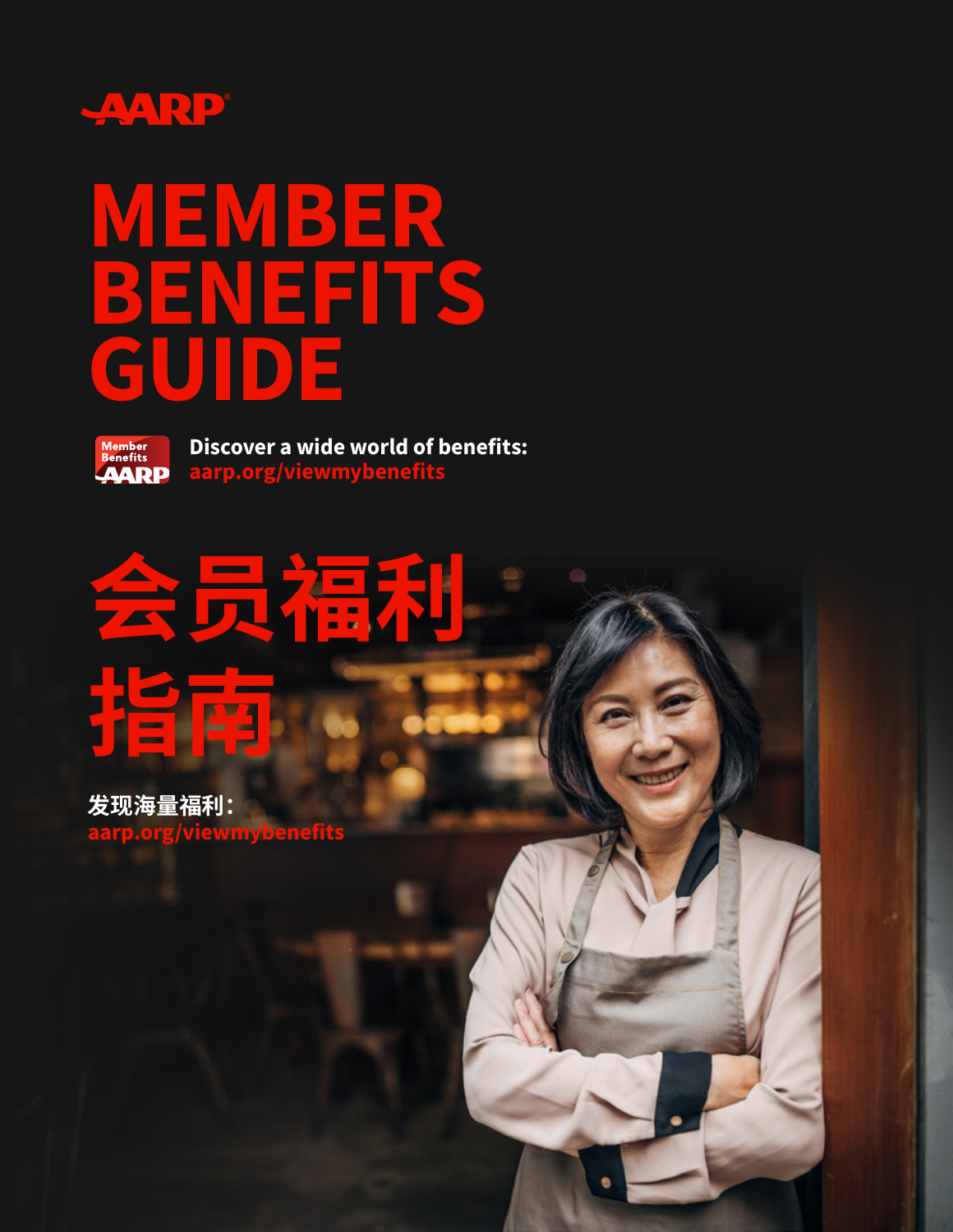## **充分运用您的会籍。**





在线管理您的帐户信息,注册参 加文本提醒和时事通讯,探索您 的福利等功能。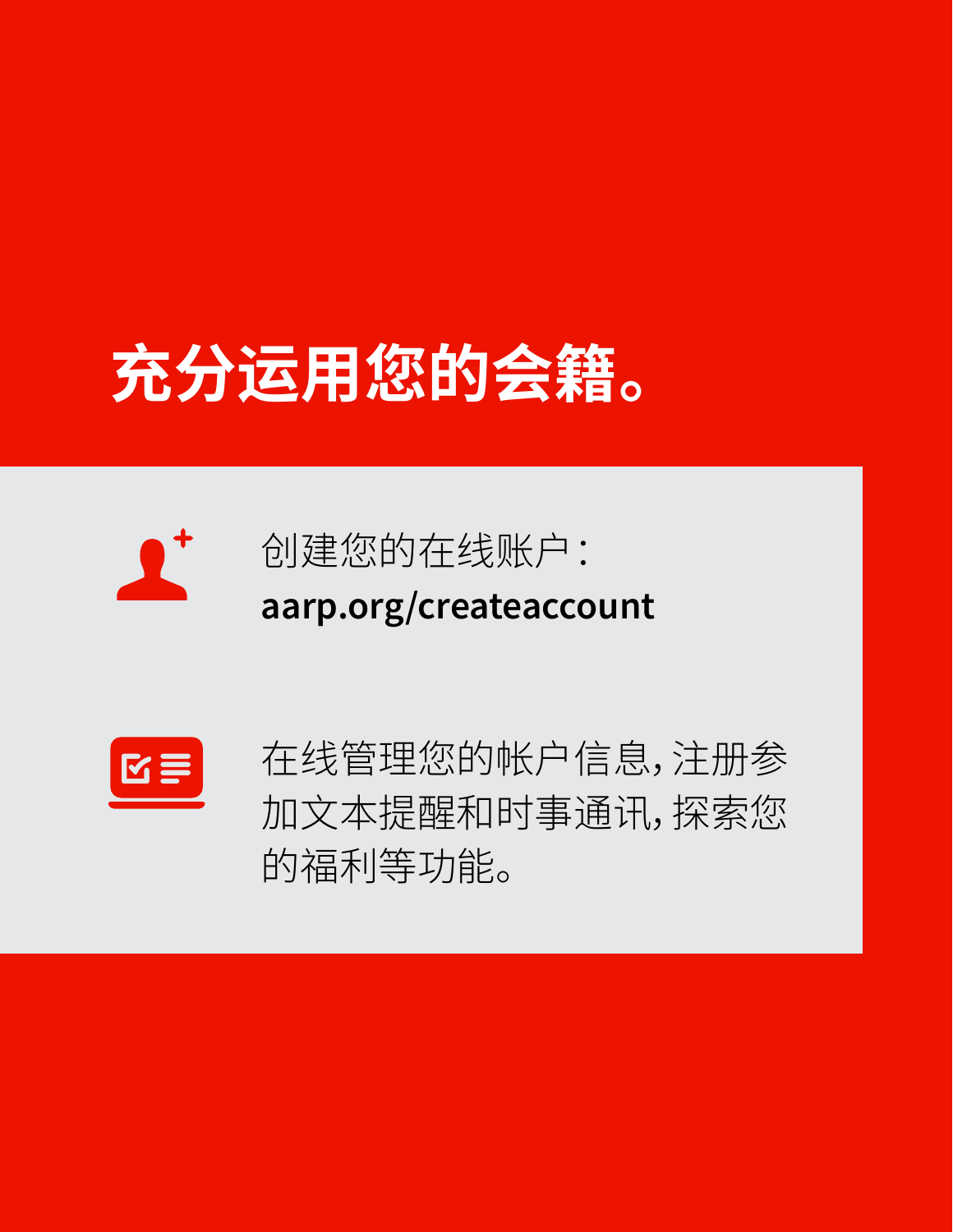|    | <b>★ 旅游</b> ……………………………………………………………………………4     |
|----|------------------------------------------------|
|    |                                                |
|    |                                                |
|    |                                                |
| Ĥ. | 购物与食品杂货………………………………………………………………12              |
|    |                                                |
| 6  |                                                |
|    | <u>的</u> 工作与职业 ………………………………………………………………18      |
|    | ♥ 家庭护理………………………………………………………………………19            |
|    |                                                |
|    |                                                |
|    |                                                |
|    |                                                |
|    |                                                |
|    |                                                |
|    | <u> 1ª 社区 ……………………………………………………………………………</u> 24 |
|    |                                                |
|    |                                                |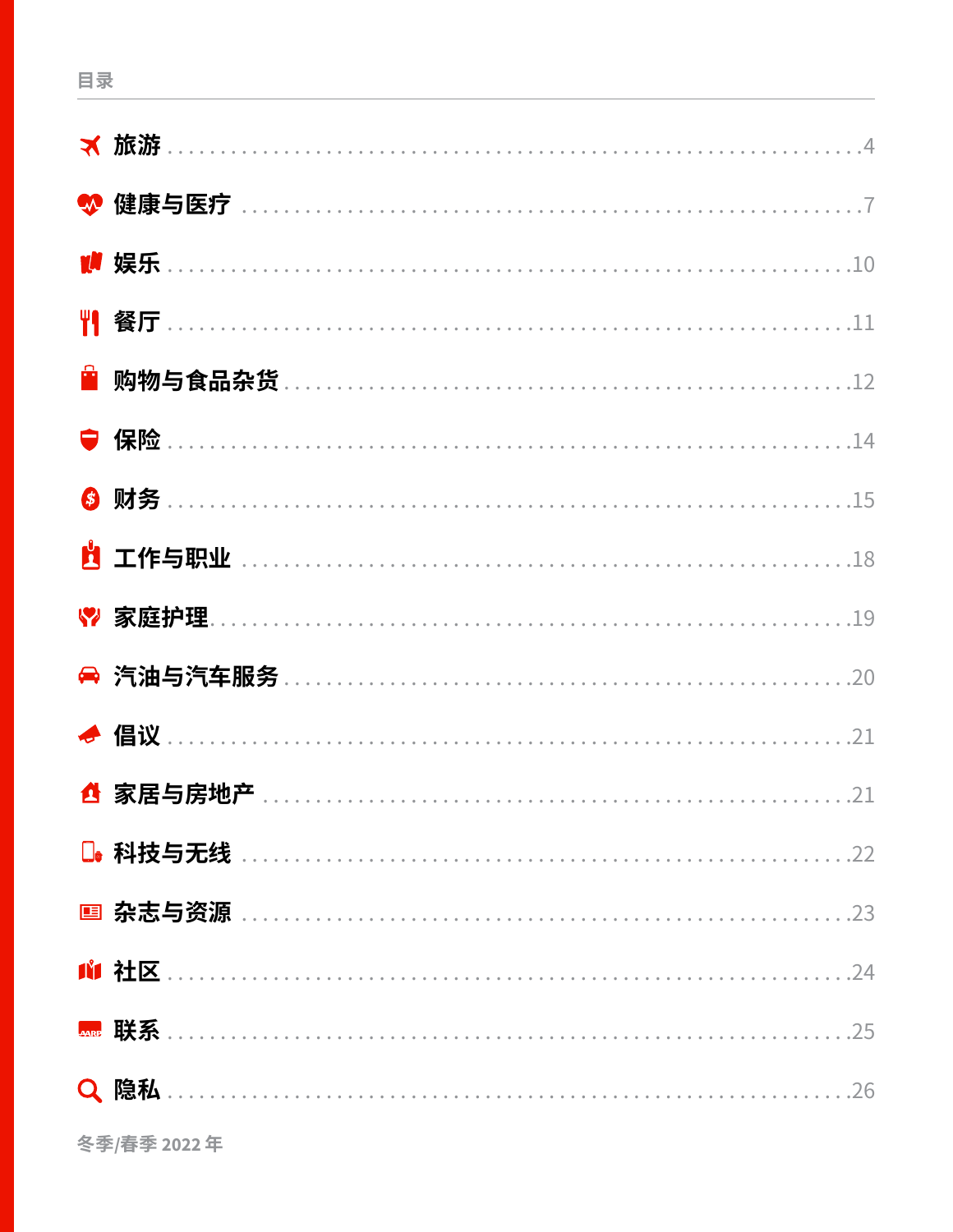

**EXPEDIA 为 AARP 旅游中 心提供技术支持 [expedia-aarp.com](http://expedia-aarp.com)**

精选酒店可获 10% 折扣,汽车租赁基础费率可获最高 30% 折扣,精选游轮可获最高 100 美元登船积分,购买机票度假套餐可获得 50 美元的 Visa® 预付卡\*,以及符合条 件的团体酒店预订九间或以上客房可获得 5% 的现金回扣(最高 350 美元)。 *\**适用条款。

#### **租车。**

| <b>AVIS</b><br>avis.com/aarp<br>800-331-1800          | 基本价格最高可享 30% 的折扣,此外,可通过全尺寸汽车预订免费升级紧凑型<br>轿车,* Garmin GPS 折扣价,并在美国和加拿大免费添加一名额外驾驶员。<br>*有限供应。 |
|-------------------------------------------------------|---------------------------------------------------------------------------------------------|
| <b>BUDGET</b><br>budget.com/aarp<br>800-733-9092      | 基本价格最高可享 30% 的折扣,此外,可通过全尺寸汽车预订免费升级紧凑型轿<br>车,* Garmin GPS 折扣价,并在美国和加拿大免费添加一名额外驾驶员。<br>*有限供应。 |
| <b>BUDGET TRUCK RENTAL</b><br>866-470-7374            | 周日至周四可享受 20% 的折扣,周五、周六可享受 10% 的折扣,以及每天 10 美元的<br>车身损坏责任免除。<br>前往网站以了解全部详情。                  |
| <b>PAYLESS<sup>®</sup> CAR RENTAL</b><br>800-729-5377 | 按日、按周、按周末和按月的空闲时段可享受 5% 的折扣,并享受预定租车等级时从<br>紧凑型免费升级为全尺寸轿车。*<br>*有限供应。                        |
| <b>ZIPCAR</b><br>866-494-7227                         | Zipcar 会员年费可享受 43% 的折扣,此外可免费获得价值 40 美元的驾驶积分。                                                |

**邮轮、飞机、铁路、旅游团和度假套餐**

| CALL ETTE             | 有条件限制使用。仅限在线购买。<br>本球非非洲 z 主式以上游协式用游 有夕游安哥克 EA 羊二的游热抵扣以下 EA 列                                                                                   |
|-----------------------|-------------------------------------------------------------------------------------------------------------------------------------------------|
| 英国航空公司<br>ba.com/aarp | 当您在线购买飞往超过130个目的地(包括欧洲、亚洲、中东和非洲)的往返机票时,<br>可享受 65 美元的 World Traveler (经济舱) 和 World Traveler Plus (高级经济舱) 折<br>扣, 或 200 美元的 Club World (商务舱) 折扣。 |

**COLLETTE [800-437-0241](tel: 18004370241)**

全球七大洲 7 天或以上游轮或团游,每名游客可享 50 美元的游轮折扣以及 50 到 100 美元的团游折扣。

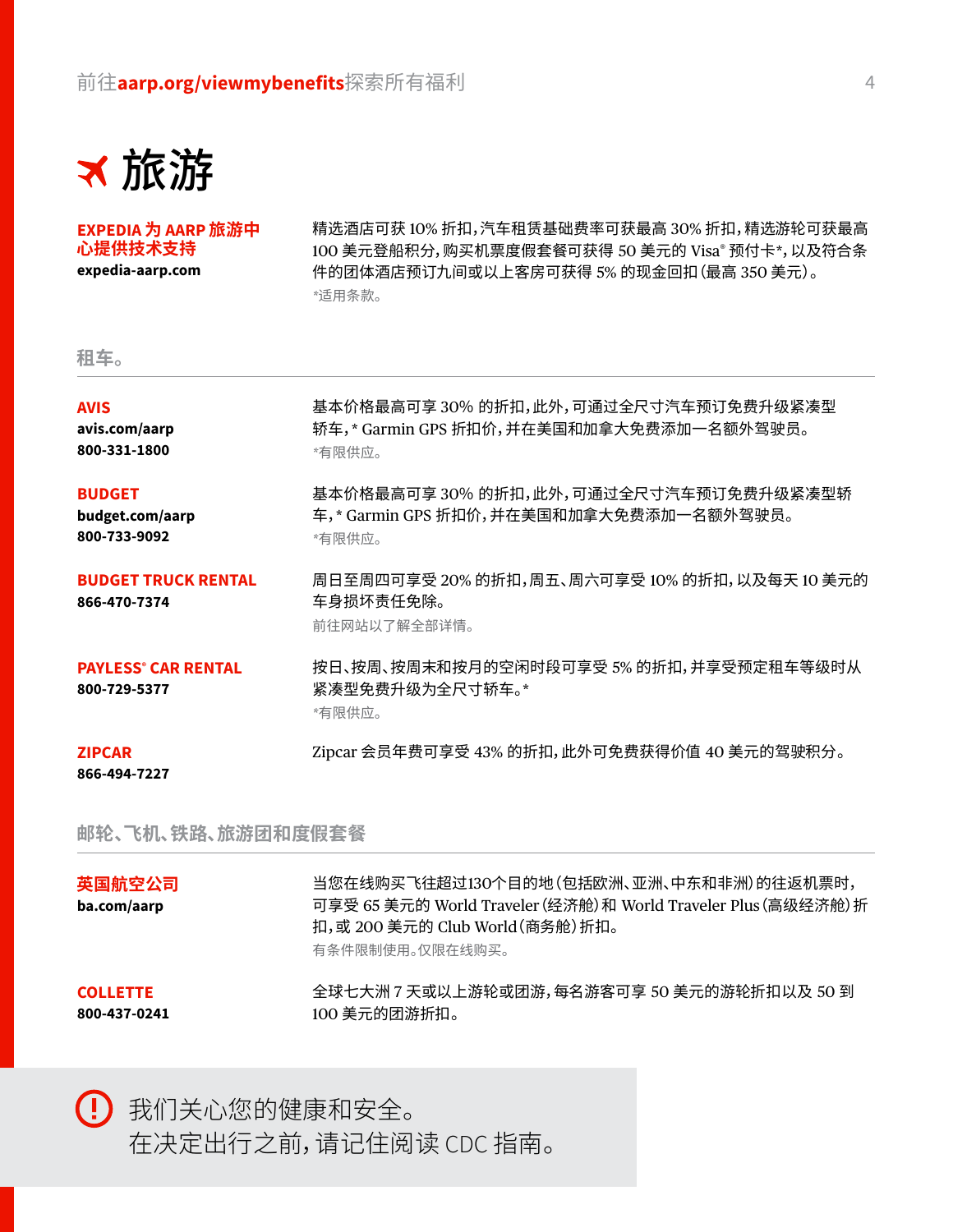旅游

**COLLETTE SPOTLIGHTS**

世界各地单个城市旅游,每名游客可享 \$50 的折扣。

文化体验小团游,每名游客可享 50 至 100 美元的折扣。

5% 的折扣。购买欧洲火车通票和火车票免收服务费。

乘内河游轮游览、配导游度假和旅游,每名游客可享高达 100 美元的折扣。

世界各地的铁路旅游和火车观光旅游以及美国和加拿大境内的精选购票可享受

**[800-437-0241](tel: 18004370241)**

**EXPLORATIONS BY COLLETTE [800-437-0241](tel: 18004370241)**

**GRAND EUROPEAN TRAVEL [866-847-3858](tel: 18668473858)**

**VACATIONS BY RAIL [888-323-4200](tel: 18883234200)**

#### **酒店与度假村**

**BEST WESTERN 酒店与度假村 [800-618-2277](tel: 18006182277)**

全球 4000 多家酒店可享 5% 至 15% 的折扣,包括:Best Western® , Best Western Plus® , Best Western Premier® , BW Premier Collection® by Best Western, BW Signature Collection® by Best Western, Executive Residency by Best Western® , Glō®, SureStay Collection® by Best Western, SureStay® Hotel by Best Western, SureStay Plus® Hotel by Best Western, 和 Vīb® 。此外,加入 Best Western Rewards® 成为 AARP 会员,您每次入住可赚取 10% 的额外奖励积分。为了安全起见,Best Western 的所有酒店均实施了 We Care Cleanst 行业领先的增强型清洁措施。

全球 5000 多家酒店,在最优惠房价基础上可享 10% 的折扣,包括:Ascend Hotel Collection、Cambria Hotels、Clarion、Comfort Inn、Comfort Suites、Econo

Lodge、MainStay Suites、Quality、Rodeway Inn、Sleep Inn 和 Suburban Extended Stay Hotel。Choice Hotels 致力于建立长期的清洁协议,并通过针对流行病制定的指

南(包括与深度清洁、消毒、卫生和社交距离相关的建议)来完善现有计划。

**CHOICE HOTELS [877-424-6423](tel: 18774246423)**

**EXTRA HOLIDAYS [800-428-1932](tel: 18004281932)**

**HILTON [855-227-7445](tel: 18552277445)**

在全美国范围(包括波多黎各和美属维尔京群岛)和加拿大境内 95 个以上度假目的 地的 500 多家度假酒店内可享受 20% 的折扣。 获得全球数千家酒店高达 10% 的优惠和延迟退房(视情况),包括:Canopy by

Hilton,Conrad Hotels & Resorts® , Curio Collection by Hilton™, DoubleTree by Hilton™, Embassy Suites by Hilton™, Hampton by Hilton™, Hilton Garden Inn™, Hilton Grand Vacations™, Hilton Hotels & Resorts, Home2 Suites by Hilton® , Homewood Suites by Hilton™, LXR Hotels & Resorts, Motto by Hilton™, Signia by Hilton, Tru by Hilton® 和 Waldorf Astoria® Hotels & Resorts。Hilton 酒店致力于提供从入住到退房更 干净和更安全的住宿。Hilton CleanStay 的 Lysol Protection 计划计划可提供行业定义 的清洁和消毒标准。

限量提供。其他条件可能适用。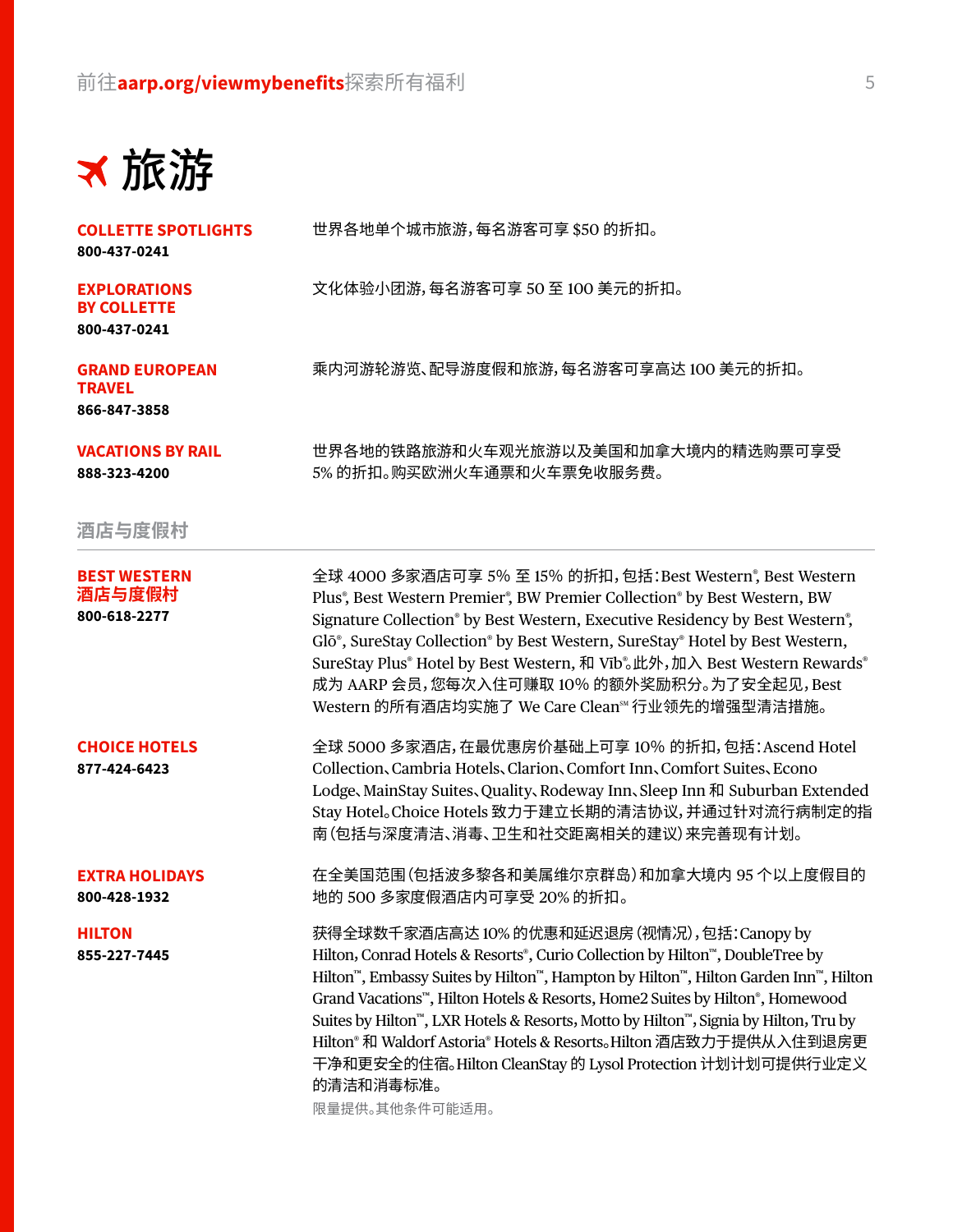

**MOTEL 6 和 STUDIO 6 [855-478-4752](tel: 18554784752)**

**RADISSON HOTELS AMERICAS [800-967-9919](tel: 18008679919)**

**RED ROOF [877-843-7663](tel: 18778437663)**

**WYNDHAM 酒店与度假村 [800-364-6072](tel: 18003646072)**

在最优惠房价基础上可节省最高达 10% 优惠,并根据会员请求可延迟退房直到下午 2 点(视情况)。为了确保清洁和舒适的住宿,两家酒店均实施了健康和安全增强规程 Clean@6 计划。

在遍布全球的1100多家酒店最惠房价基础上再省10%,包括:Country Inn & Suites® by Radisson, Park Inn® by Radisson, Park Plaza®, Radisson®, Radisson Blu®和 Radisson RED® .此外,当您加入 Radisson Rewards 奖赏计划时,只需四次住宿即可 获得金卡贵宾会籍。Radisson Hotels 与 SGS 合作开发了更新的深度清洁和消毒协 议,以确保您在每个酒店从入住到退房的健康和安全。

在 Red Roof Inn®、Red Roof PLUS+®、Hometowne Studios by Red Roof 和 The Red Collection®登记入住时,可享受最优惠房价的 10% 优惠和每间客房一瓶免费瓶装 水。Red Roof 开发了 Red Roof RediClean™,使用 EPA 批准的产品提供增强的清洁 协议,以帮助确保您的健康和安全。

在美国、加拿大、英国、加勒比海和墨西哥超过 7800 家加盟酒店中,在最优惠房价 基础上可再享受 10% 的折扣。酒店包括:AmericInn® by Wyndham, Baymont® by Wyndham, Days Inn® by Wyndham, Dazzler® by Wyndham, Dolce® by Wyndham, Esplendor® Boutique Hotels by Wyndham, Hawthorn Suites® by Wyndham, Howard Johnson<sup>®</sup> by Wyndham, La Quinta<sup>®</sup> by Wyndham, Microtel<sup>®</sup> by Wyndham, Ramada® by Wyndham, Super 8® by Wyndham, Trademark® Collection by Wyndham, Travelodge® by Wyndham, TRYP® by Wyndham, Wingate® by Wyndham, Wyndham®, Wyndham Garden®和 Wyndham Grand®。 为了解决与新冠病毒(COVID-19)相关的健康和安全问题,Wyndham 品牌酒店已实 施了 Count On Us<sup>sM</sup> 协议以提高清洁标准。

#### **旅游计划**

| AARP 旅游<br>aarp.org/travel               | 在您再次准备旅游时,通过 AARP 旅游网站即可获得关于精彩目的地的权威意见。<br>无论您一直梦想旅游还是打算立即预订,您都可以在这里了解到当地热点、住宿、<br>餐饮、景点推介以及特价优惠信息。                                                                |
|------------------------------------------|--------------------------------------------------------------------------------------------------------------------------------------------------------------------|
| MEDJET 旅游<br>保护<br>866-809-4061          | 可享受最高 20% 的 Medjet 会籍折扣, 包括 MedjetAssist 全球医院对医院的医疗转<br>诊,以及包括全球旅游安全、危机应对和疏散服务的 MedjetHorizon 服务。<br>现已覆盖全球 COVID-19 交通接送。有条件限制使用。请访问 Medjet.com/COVID 了解福利<br>详情。 |
| <b>PARK RIDE FLY USA</b><br>877-503-7275 | 提前预定的情况下,在美国境内的超过 100 个地点进行机场外泊车时可享受 12% 的<br>折扣,外加免费的行李服务。                                                                                                        |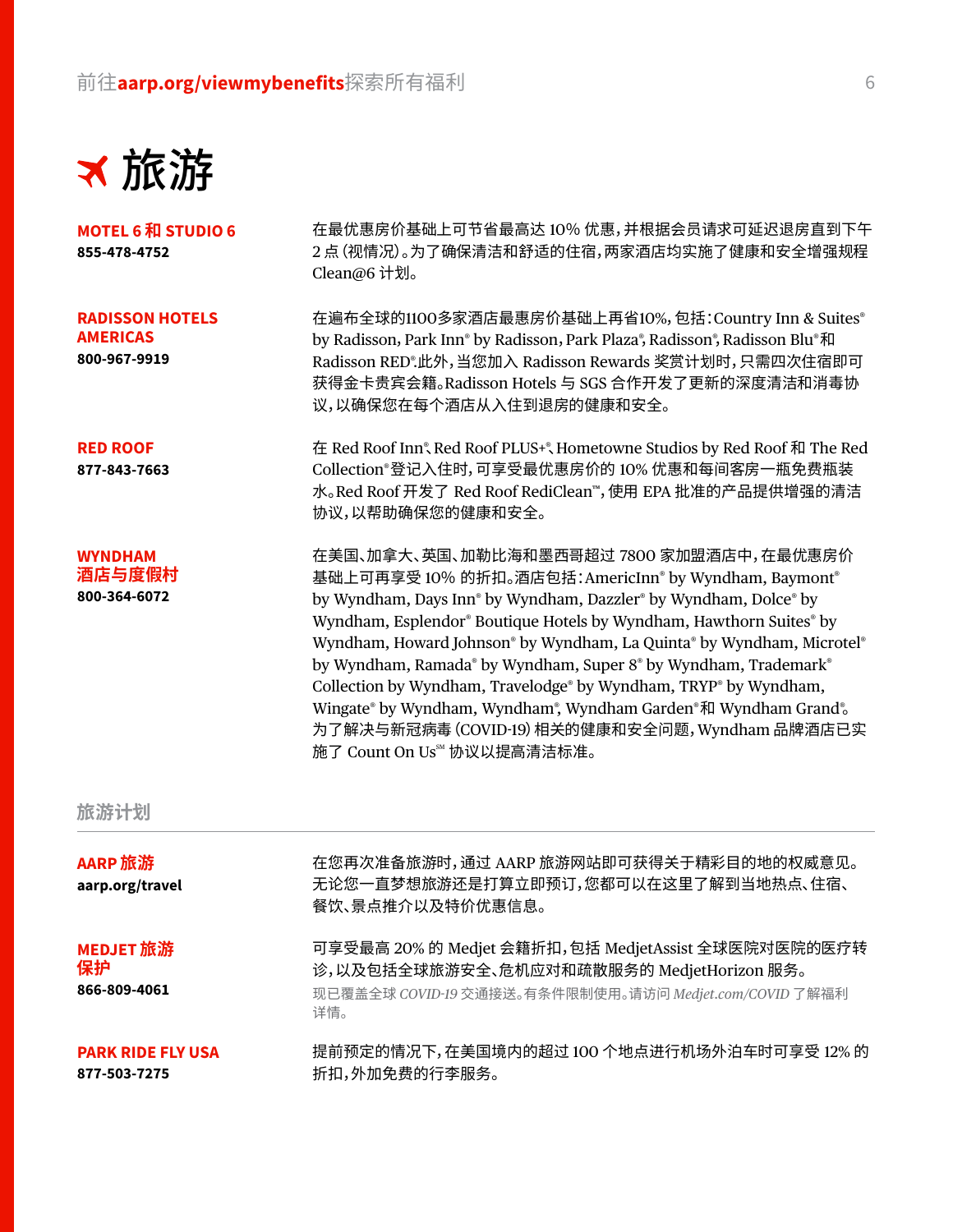❤ 健康与医疗

#### **AARP® 牙科保险计划 由 DELTA 牙科保险公司运 营管理**

**[deltadentalins.com/aarp](http://deltadentalins.com/aarp) [866-583-2085](tel: 18665832085)**

#### **AARP® 健康储蓄账户 由 OPTUM BANK® 提供**

**[myaarphsa.com](http://myaarphsa.com) [844-458-6738](tel: 18444586738)**

#### **AARP® 听力护理计划 由 HEARUSA 提供**

**[aarphearingcare.com](http://aarphearingcare.com) [800-203-7048](tel: 18002037048)**

#### **AARP 听力中心**

**[aarp.org/hear](http://aarp.org/hear)**

#### **纽约人寿 提供的 AARP 长期护理选项 [nylaarp-ltc.com](http://nylaarp-ltc.com) [800-251-0183](tel: 18002510183)**

#### **AARP ONLINE 全新**

**FITNESS 在线健身 由 LIFT SESSION 提供技术 支持 [aarp.org/onlinefitness](http://aarp.org/onlinefitness)**

#### **AARP® STAYING SHARP®**

**[aarp.org/stayingsharp](http://aarp.org/stayingsharp)**

个人或家庭保险专享最常见牙科手术。大多数州都提供 PPO 计划和牙科 HMO 计划 供您选择,并且可以使您的自付费用保持较低水平。

符合高减免额健康计划资格的会员可以充分利用税收优惠,他们可以节省符合条件 的医疗费用,并可使用针对其退休需求量身定制的工具、资源和信息。如果您未满 65 岁,则可节省 20% 的每月维护费;如果您年满 65 岁或以上,则可以免除月费。

会员可以节省 20% 的助听器零售价和 15% 助听器电池折扣并获得其他福利,包括 免费听力检查,免费清洁和检查当前的助听器,免费演示最新的助听器技术,无风险 的90天试用期,免费提供一年的长期跟进护理,三年的制造商保修和三年的免费电 池供应。

了解如何保持最佳听力健康并获得帮助听力衰退者实现美好生活的建议。获得您需 要的信息、工具和解决方案;此外,会员还可每年免费获得一次在家里通过电话进行 的独立和经科学验证的听力测试。

定制的长期护理计划可以帮助会员为未来做准备,并帮助满足他们的需求和预算。

AARP Online Fitness 在线健身是由优质在线健身行业专家 LIFT session 设计的独 特健身计划,让 50 多岁的人可以轻松访问定制的健身计划。每个人(包括会员和非会 员)都可以访问免费的网络研讨会。AARP 会员每年订用可享受 50% 的折扣,个人指 导可享受 20% 的折扣。

AARP 会员可以使用 Staying Sharp 在线计划,可为您提供大脑健康挑战、互动活动 和视频、有趣的游戏以及旨在帮助您随着年龄增长而吸引和支持您的大脑的更多 活动。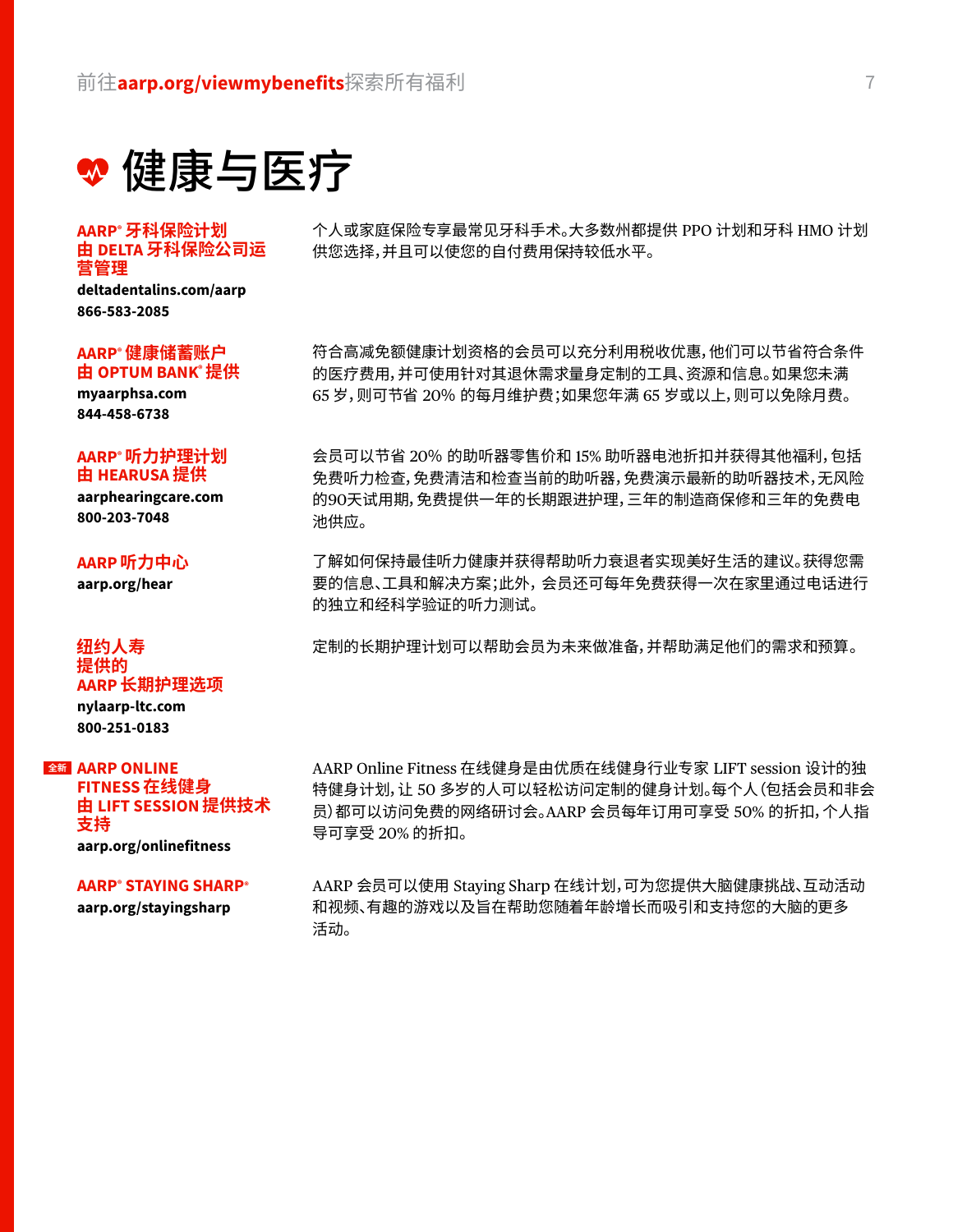❤ 健康与医疗

#### **由 EYEMED 提供的 AARP® MYVISION 视力护理**

**[aarpmyvisioncare.com](http://aarpmyvisioncare.com) [844-243-4584](tel: 18442434584)**

#### **AARP® 处方折扣 由 OPTUMRX® 提供**

**[877-422-7718](tel: 18774227718)**

会员可使用三个独特的视觉计划,每月 4.38 美元起。所有计划最高自付额为 10 美 元,包括全面眼部检查、糖尿病和视力丧失检查福利,以及额外折扣等。

使用免费的处方折扣卡,任何人都可以节省所有 FDA 批准的药物。但是,AARP 会员 则可以享受其他福利,包括更大幅度的药品折扣、送货上门、家属保险等等。您可以在 全国超过 66000 家药店使用免费的处方折扣卡,包括:

- CVS Pharmacy
- 沃尔玛 Pharmacy
- Kroger Co. Pharmacy
- 和其他零售药店
- Walgreens Pharmacy

如果您的药房无法或不愿意处理您的折扣,请致电 **[877-422-7718](tel: 18774227718)**。

会员及其家人可在全国各地加盟的 LensCrafters、Target Optical 和独立提供商场所 以及通过 [Glasses.com](http://Glasses.com) 在线获得专享折扣。

**视力护理折扣 [aarpvisiondiscounts.com](http://aarpvisiondiscounts.com) [888-352-3924](tel: 18883523924)**

**由 EYEMED 提供的 AARP®**

**GLASSES.COM [800-GLASSES \(452-7737\)](tel: 18004527737)**

#### **HEARUSA HEARING SHOP**

**[aarphearingcare.com/better](http://aarphearingcare.com/better-hearing-products)[hearing-products](http://aarphearingcare.com/better-hearing-products) [855-828-4144](tel: 18558284144)**

#### **LENSCRAFTERS**

**lenscrafters.com/aarp**

#### **TARGET OPTICAL**

**targetoptical.com/aarp**

#### **WALGREENS**

**[walgreens.com/aarpcard](http://walgreens.com/aarpcard) [855-225-9225](tel: 18552259225)**

作为 EyeMed 提供的 AARP® Vision Discounts 视力折扣的加盟在线零售商, [Glasses.com](http://Glasses.com) 为会员提供完整眼镜订单(镜片和镜框)30% 的折扣和免邮费及退款费, 以及 LensCrafters 提供免费镜架调整。

在各种产品和配件上可获得 15% 折扣,包括助听器电池和耗材、辅助听力设备和扩 音器、扩音电话、电视收听设备、时钟、烟雾警报器以及其他产品。

作为 EyeMed 提供的 AARP® Vision Discounts 视力折扣的加盟在线零售商, LensCrafters 为会员提供专属折扣,包括在购买镜框的前提下获得 50% 的处方眼镜 折扣和 30% 的非处方太阳镜折扣。

作为 EyeMed 提供的 AARP® Vision discounts 视力折扣的加盟在线零售 商,Target Optical 为会员提供专属折扣,包括整副眼镜或太阳镜额外 10% 的折扣 (镜框和镜片)。

当您将 AARP 和 myWalgreens™ 会籍链接在一起时,您在购买 Walgreens 品牌的保 健和健康产品时将获得 10% 的 Walgreens Cash 奖励,在购买 Walgreens 品牌的美 容产品时将获得 7% 的 Walgreens Cash 奖励,以及在购买符合条件的其他美容产品 时将获得 3% 的 Walgreens Cash 奖励。

排除和限制条件适用。要了解更多详情,请前往 *[Walgreens.com/AARPcard](http://Walgreens.com/AARPcard)*。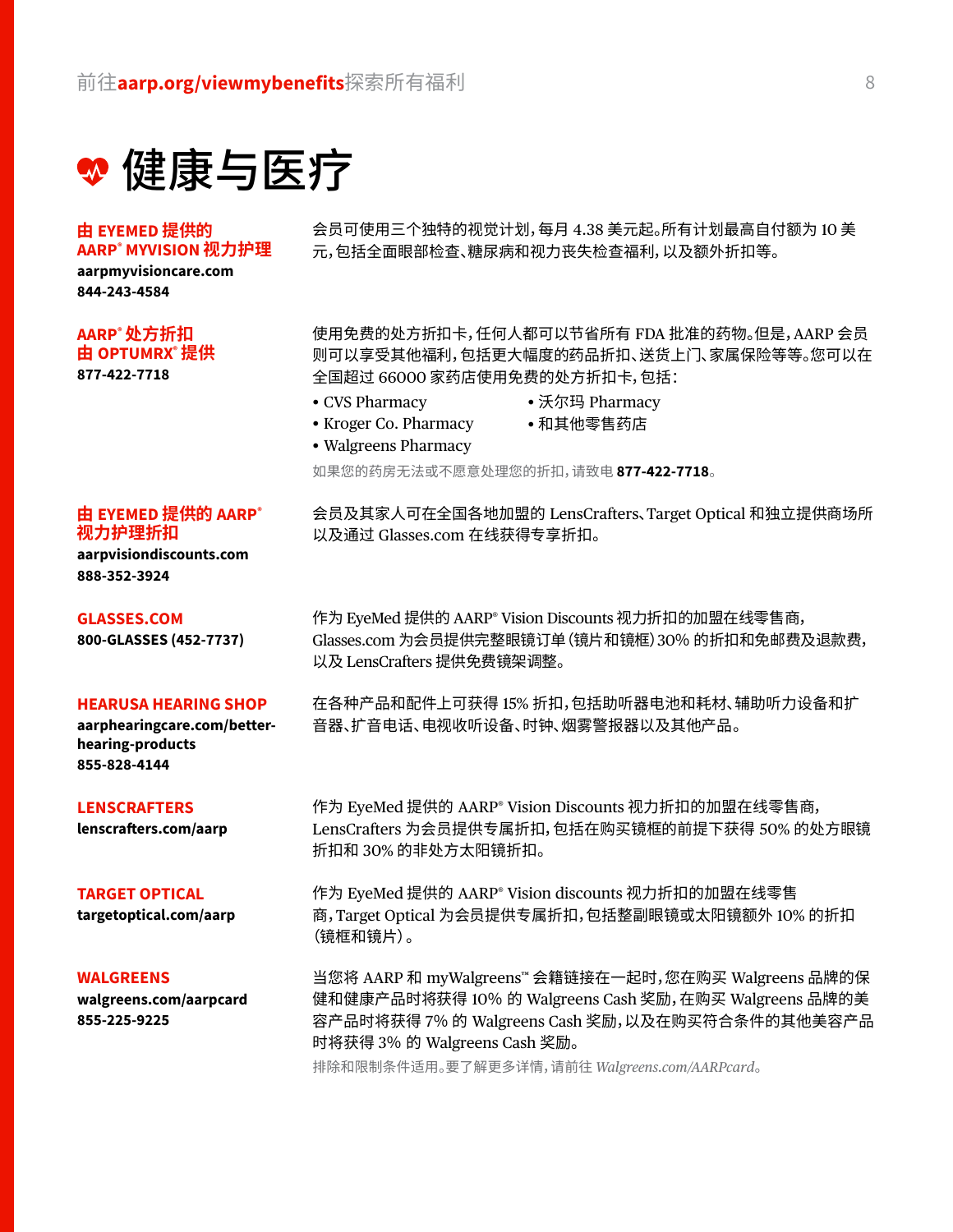❤ 健康与医疗

**WW(旧称 WEIGHT WATCHERS)**

**[aarp.org/health/h](http://aarp.org/health/healthy-living/myww)ealthyliving/myww**

通过自定义的减肥计划来开始养成健康的习惯。AARP 会员在六个月的会籍上最多 可节省 120 美元,而 AARP 注册用户在六个月的会员资格上最多可节省 50 美元。 每个人(包括会员和非会员)都可以访问 Healthy Habits 电子书并获得 价值 10 美元的 WW Shop 礼品卡。

#### **MEDICARE 医保资格**

**由 UNITEDHEALTHCARE 提供的 AARP® MEDICARE**  为参加 Medicare A 和 B 部分的被保险人提供补充保险。

**SUPPLEMENT [866-739-6497](tel: 18667396497) 由 UNITEDHEALTHCARE** 

**提供的 AARP® MEDICARE ADVANTAGE**

**[800-643-4845](tel: 18006434845)**

Medicare Advantage 计划将 A 部分(医院承保)和 B 部分(医生承保)结合为一个计 划,很多时候也包括处方药物承保。此外,这些计划还提供原始医疗保险未涵盖的其 他福利。承保范围和保费依据计划不同而有所不同。非 AARP 会员也可参保。

医保计划由 *UnitedHealthcare* 保险公司或其附属公司承保。对于 *Medicare Advantage* 和处方 药计划:一家持有医保合约的 *Medicare Advantage* 机构以及一家由医保核准的 *D* 部分的赞助 商。参保计划取决于该计划的医保续约情况。非 *AARP* 会员也可参保。*AARP* 鼓励您根据自己的 需求选择参保产品,并且不对个人推荐特定产品。

#### **由 UNITEDHEALTHCARE 提 供的 AARP® MEDICARE RX 计划 [888-867-5575](tel: 18888675575)**

#### UnitedHealthcare 提供 Medicare 处方药承保范围。三种计划 供您选择。非 AARP 会员也可参保。

医保计划由 *UnitedHealthcare* 保险公司或其附属公司承保。对于 *Medicare Advantage* 和处方 药计划:一家持有医保合约的 *Medicare Advantage* 机构以及一家由医保核准的 *D* 部分的赞助 商。参保计划取决于该计划的医保续约情况。非 *AARP* 会员也可参保。*AARP* 鼓励您根据自己的 需求选择参保产品,并且不对个人推荐特定产品。

#### **OAK STREET HEALTH 初级 全新保健 [888-342-1227](tel: 18883421227)**

Oak Street Health 由医生、护士和其他专业人员组成的团队为参加 Medicare 的成年人提供初级保健服务,致力于让您在身体、精神和社交方面保持健康。福利 包括个性化的预防保健计划、当日/次日预约、24/7 全天候医疗保健支持热线等。 无需 AARP 会籍。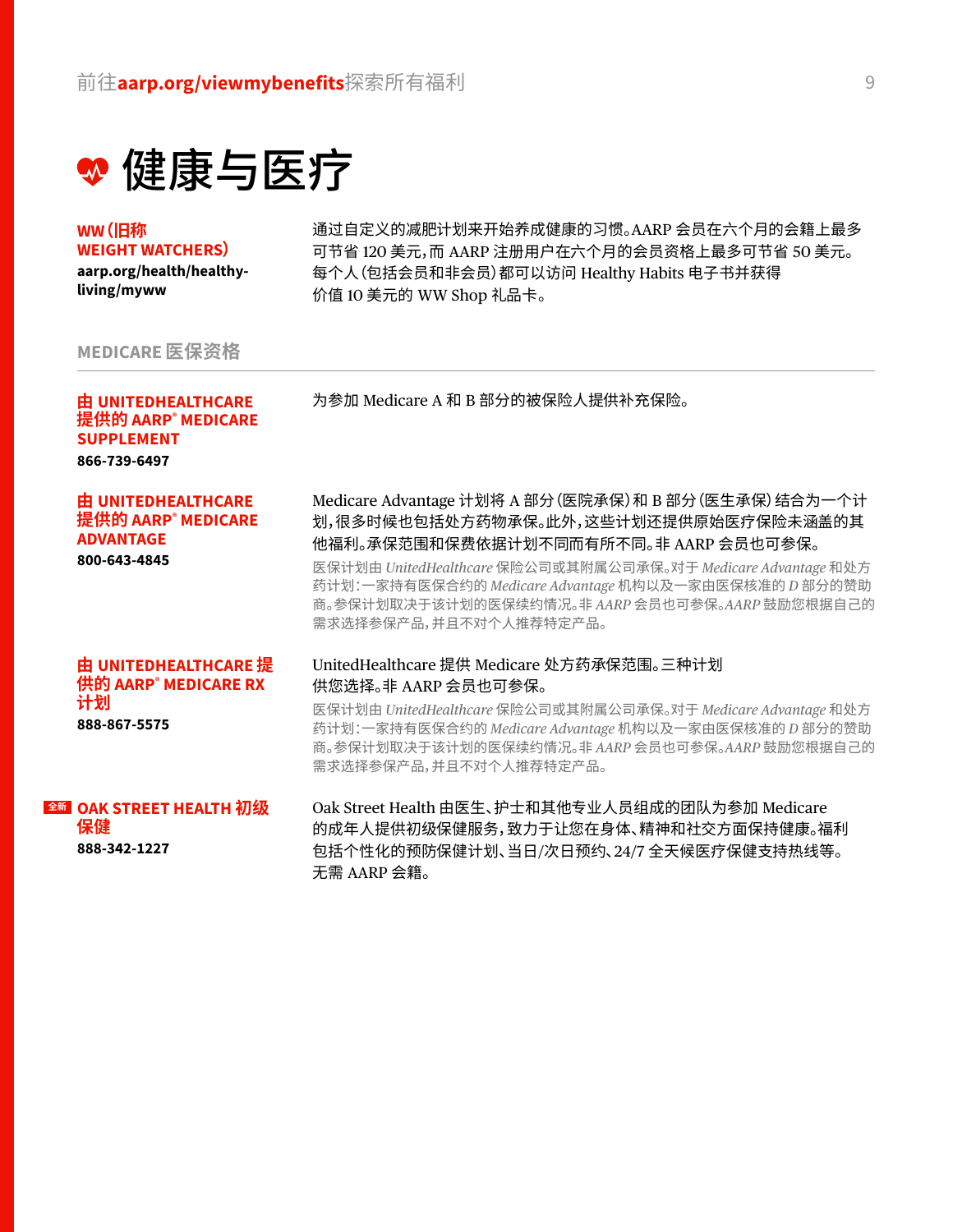

**AARP 游戏 [aarp.org/games](http://aarp.org/games)**

**族谱 [ancestry.com/aarp](http://ancestry.com/aarp)**

#### **适合成人观看的电影及电 视节目**

**[aarp.org/movies](http://aarp.org/movies)**

**REGAL**

无论您想要每天玩填字游戏,还是在纸牌游戏中测试牌技,都可获得大量免费的在线 游戏,包括专为会员创建的游戏。

订阅 All Access 或 World Explorer,首年可享 30% 的折扣,包括获得记录和在线工 具以便搜索、保存和分享您的家庭历史。

最新的电影电视节目点评、独家名人访谈、新闻、文章、知识竞赛等。此外还有免费在 线电影播放。

在线购买 Regal ePremiere 门票可获得最高 20% 的折扣。门票适用于全国 Regal 院 线所有电影院。此外,您只需出示 AARP 会员卡和 Regal Crown 俱乐部会员卡,即可 在购买各种大小的爆米花和汽水时节省 3 美元。

某些除外条款和限制条件适用。折扣额是根据一张成人晚间电影票全国平均票房价格计算出 来的。请在 *Regal* 网站上查看有关安全的最新信息。



前往 **[aarp.org/rewards](http://aarp.org/rewards)** 并注册 **AARP Rewards** 奖励计划以获取会员专属的奖励 和体验。注册后,每次活动均可多赚取 50% 的积分,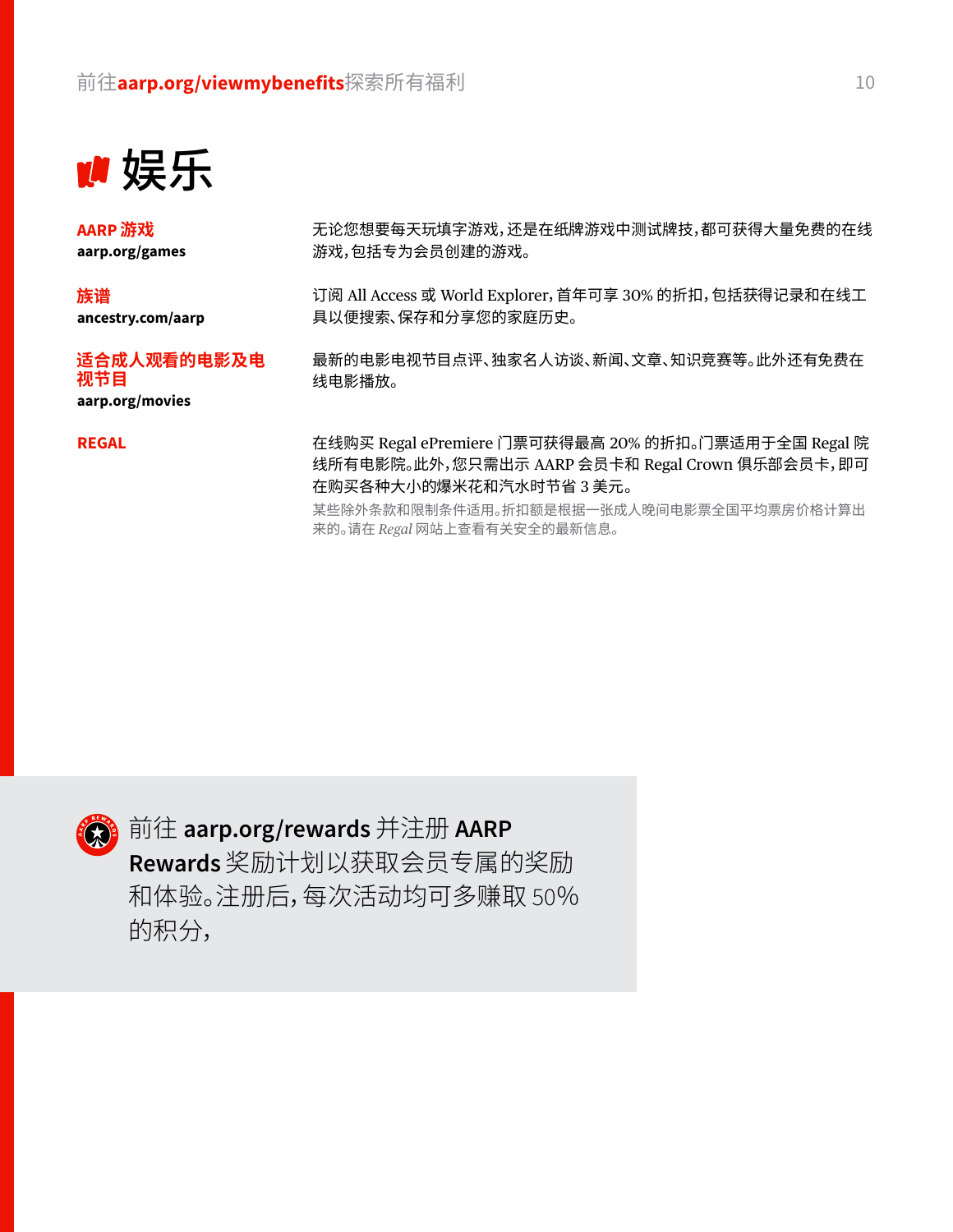## 餐厅

请记住,某些位置的营业时间或容量可能减少。请提前致电以仔细检查其新冠病毒预防程序。

| <b>BONEFISH GRILL</b>                       | 购买食物和非酒精软饮料可享受 10% 的折扣。<br>仅限场内用餐。限制适用。优惠可能随时发生变更。                                                                                                                                                                                                                                                                |
|---------------------------------------------|-------------------------------------------------------------------------------------------------------------------------------------------------------------------------------------------------------------------------------------------------------------------------------------------------------------------|
| <b>BUBBA GUMP SHRIMP CO.</b>                | 购买食物和非酒精软饮料可享受 10% 的折扣。<br>限制适用。                                                                                                                                                                                                                                                                                  |
| <b>CARRABBA'S ITALIAN GRILL</b>             | 购买食物和非酒精软饮料可享受 10% 的折扣。<br>仅限场内用餐。限制适用。优惠可能随时发生变更。                                                                                                                                                                                                                                                                |
| <b>CHART HOUSE®</b>                         | 购买食物和非酒精软饮料可享受 10% 的折扣。<br>限制适用。                                                                                                                                                                                                                                                                                  |
| <b>CORNER BAKERY CAFE</b>                   | 合作店每天优惠10%。<br>限制适用。                                                                                                                                                                                                                                                                                              |
| <b>DENNY'S</b>                              | 在参与活动的门店消费,每日可享受 15% 的折扣。<br>限制适用。                                                                                                                                                                                                                                                                                |
| <b>JOE'S CRAB SHACK®</b>                    | 购买食物和非酒精软饮料可享受 10% 的折扣。<br>限制适用。                                                                                                                                                                                                                                                                                  |
| LANDRY'S <sup>®</sup> INC. 餐厅               | 加盟餐厅的食品和非酒精饮料可享10% 的折扣,包括:Aquarium®, Babin's Seafood<br>House <sup>®</sup> , Cadillac Bar <sup>®</sup> , Fish Tales™, The Flying Dutchman®, Gandy Dancer®, Grand<br>Concourse®, Grotto®, Mitchell's Fish Market®, Peohe's®, River Crab, Rusty Pelican®,<br>Willie G's <sup>®</sup> Seafood & Steaks 等餐厅。<br>限制适用。 |
| <b>LANDRY'S SEAFOOD®</b>                    | 购买食物和非酒精软饮料可享受10%的折扣。<br>限制适用。                                                                                                                                                                                                                                                                                    |
| <b>MCCORMICK &amp; SCHMICK'S®</b>           | 在 McCormick 旗下餐馆, 包括 McCormick's Fish House & Bar, McCormick &<br>Schmick's Seafood and Steaks 和 McCormick & Kuleto's Seafood 等, 购买食物和<br>非酒精软饮料可享受10%的折扣。<br>限制适用。                                                                                                                                               |
| 全新 MOE'S SOUTHWEST GRILL                    | 当您将 AARP 会籍与您的 Moe Rewards 帐户关联时,在店内和在线下的订单可享受<br>10% 的折扣。<br>折扣不能与其他优惠同时使用。                                                                                                                                                                                                                                      |
| <b>OUTBACK STEAKHOUSE</b>                   | 购买食物和非酒精软饮料可享受 10% 的折扣。<br>限制适用。优惠可能随时发生变更。                                                                                                                                                                                                                                                                       |
| <b>RAINFOREST CAFE®</b>                     | 购买食物和非酒精软饮料可享受 10% 的折扣。<br>限制适用。                                                                                                                                                                                                                                                                                  |
| <b>SALTGRASS STEAK HOUSE®</b>               | 购买食物和非酒精软饮料可享受 10% 的折扣。<br>限制适用。                                                                                                                                                                                                                                                                                  |
| <b>THE OCEANAIRE</b><br><b>SEAFOOD ROOM</b> | 购买食物和非酒精软饮料可享受 10% 的折扣。<br>限制适用。                                                                                                                                                                                                                                                                                  |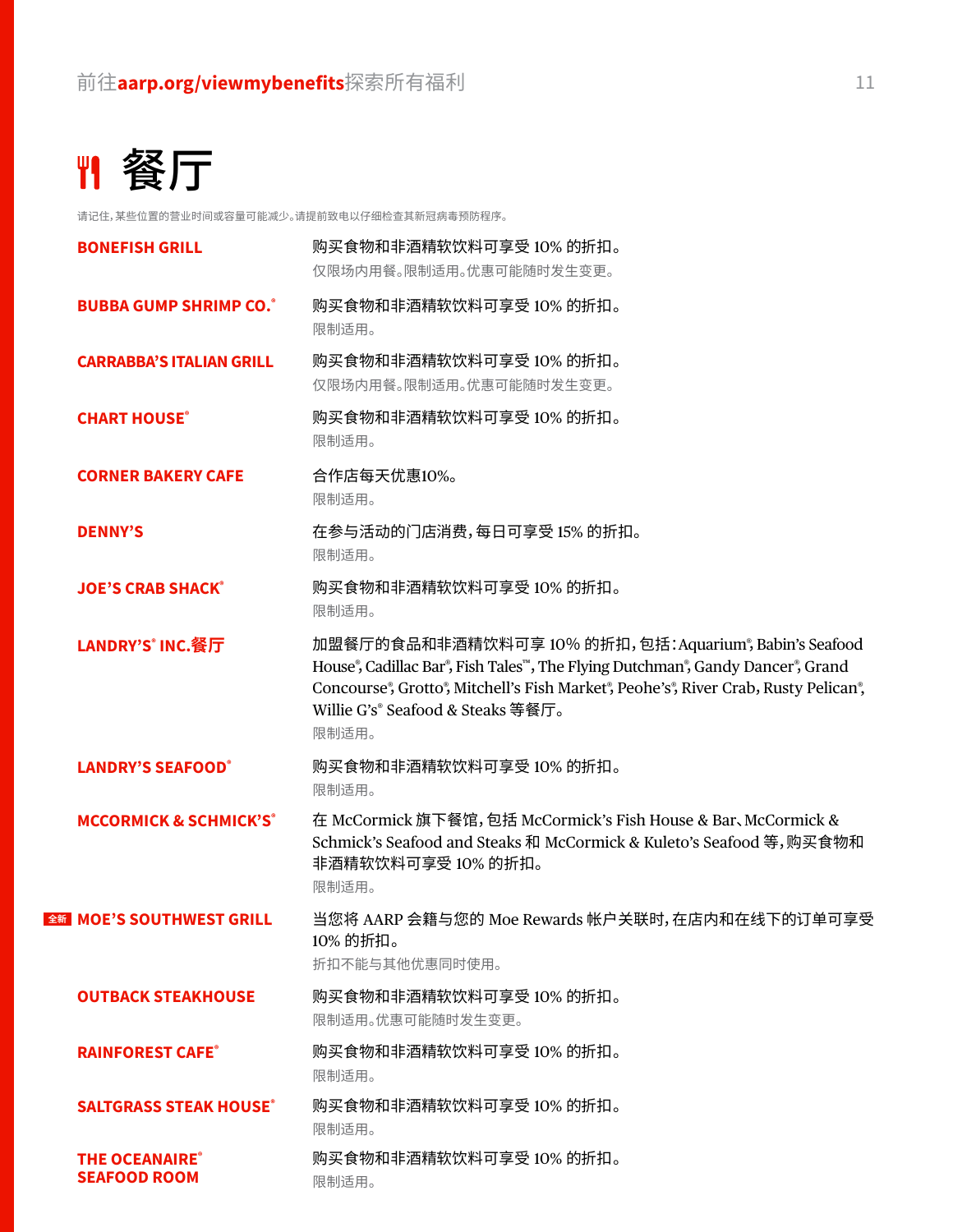购物与食品杂货

**食品杂货**

| 食品杂货优惠券中心<br>由 COUPONS.COM 提供技<br>术支持                                                         | 免费获得数以百计的领导品牌可打印优惠券。                                                                                                                                                                |
|-----------------------------------------------------------------------------------------------|-------------------------------------------------------------------------------------------------------------------------------------------------------------------------------------|
| 全新 LANDRY'S KITCHEN                                                                           | Landry's Kitchen 是一项送货上门服务,可让您在家中舒适地准备来自60多<br>家 Landry's 餐厅 (如 Chart House、Morton's The Steakhouse、The Oceanaire<br>Seafood Room 等)的热门菜单项目。会员在订购牛排、汉堡、猪肉、家禽、海鲜、调味<br>料和甜点时可节省 10%。 |
| <b>SCHWAN'S</b><br><b>HOME DELIVERY</b><br>schwans.com/aarp<br>888-724-9267                   | 新客户首单满 50 美元或以上即可省 \$20, 并且此后所有网上订单可享双倍<br>Schwan's Rewards™ 积分。                                                                                                                    |
| <b>SILVER CUISINE"</b><br><b>BY BISTROMD</b><br>silvercuisine.com/aarp<br>844-404-FOOD (3663) | 首次订购由医生设计和厨师烹制的特色膳食(包括无麸食物和糖尿病患者健康食物)<br>金额达到 99 美元即可获得 25% 的折扣和免费送货;而且后续订单达到 99 美元还可<br>获得 10% 的折扣。                                                                                |

#### **鲜花和礼品**

**提供**

**[800-356-9377](tel: 18003569377)**

| 1-800-BASKETS.COM        | 在线购买礼品篮可享受 20% 的折扣。    |
|--------------------------|------------------------|
| 800-227-5387             | 某些除外条款和限制条件适用。         |
| 1-800-FLOWERS.COM®       | 在线订购花卉摆设和花束享受 20% 折扣。  |
| 800-356-9377             | 某些除外条款和限制条件适用。         |
| <b>CHERYL'S' COOKIES</b> | 在线订购饼干、甜点等可享受 20% 的折扣。 |
| 800-443-8124             | 某些除外条款和限制条件适用。         |
| 水果摆设礼品                   | 在线订购新鲜水果摆设可享受 20% 的折扣。 |
| 由 1-800-FLOWERS.COM      | 某些除外条款和限制条件适用。         |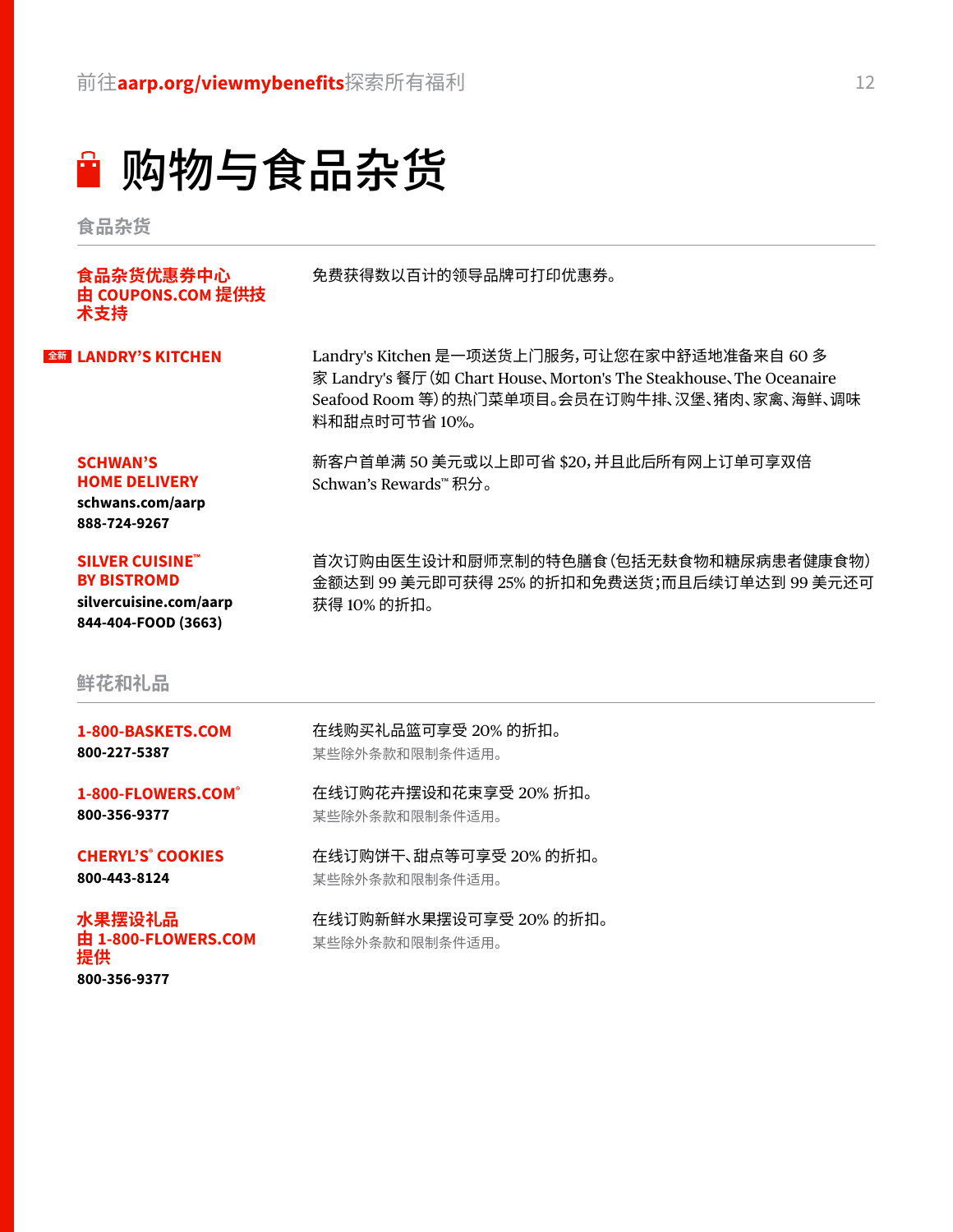■ 购物与食品杂货

**HARRY & DAVID [877-322-1200](tel: 18773221200)**

**NAKED WINES 全新[800-813-4882](tel: 18008134882)**

在线购买礼品篮、巧克力、面点、食品和奶酪等可享 20% 的折扣。 某些除外条款和限制条件适用。折扣不适用于酒类。

在线订购糖果、巧克力外衣零食、巧克力软糖等可享受 20% 的折扣。

某些除外条款和限制条件适用。

某些除外条款和限制条件适用。

某些除外条款和限制条件适用。

某些除外条款和限制条件适用。

某些除外条款和限制条件适用。

会员在首笔订单满 139.99 美元或以上时,将获得 110 美元的代金券。此外,当您注册 成为 Naked Wines Angel 时,您将获得每月额外 6 美元的葡萄酒积分,可用于购买 葡萄酒。

任何场合的个性化礼品均可享受15%的折扣。免费个性化,并且会在 1-2 天内发货。

**PERSONALIZATION MALL [866-386-8300](tel: 18663868300)**

**SHARI'S BERRIES [877-237-7437 \(BERRIES\)](tel: 18772372737)**

**SIMPLY CHOCOLATE [844-719-4774](tel: 18447194774)**

**STOCK YARDS [888-842-6111](tel: 18888426111)**

**THE POPCORN FACTORY® [888-238-8107](tel: 18882388107)**

**THE UPS STORE® [theupsstore.com/aarp](http://theupsstore.com/aarp)** 可享受美国国内和国际 UPS 运费 5% 的折扣,并且符合条件的产品和服务还可享受 15% 的折扣。

**WOLFERMAN'S [800-798-6241](tel: 18007986241)**

在线订购面包、烘焙食物、甜品等可享受 20% 的折扣。 某些除外条款和限制条件适用。

在线订购牛排、海鲜、家禽、汉堡等可享受 20% 的折扣。

在线订购各种爆玉米花礼品可享受 20% 的折扣。

在线购买巧克力包裹的草莓可享受 15% 的折扣。

■ 请立即试用 AARP Perks<sup>™</sup>!这是一个有用 的网络浏览器工具,可在您在线浏览时将 您与 AARP 产品联系起来。 立即下载:**[aarp.org/perks](http://aarp.org/perks)**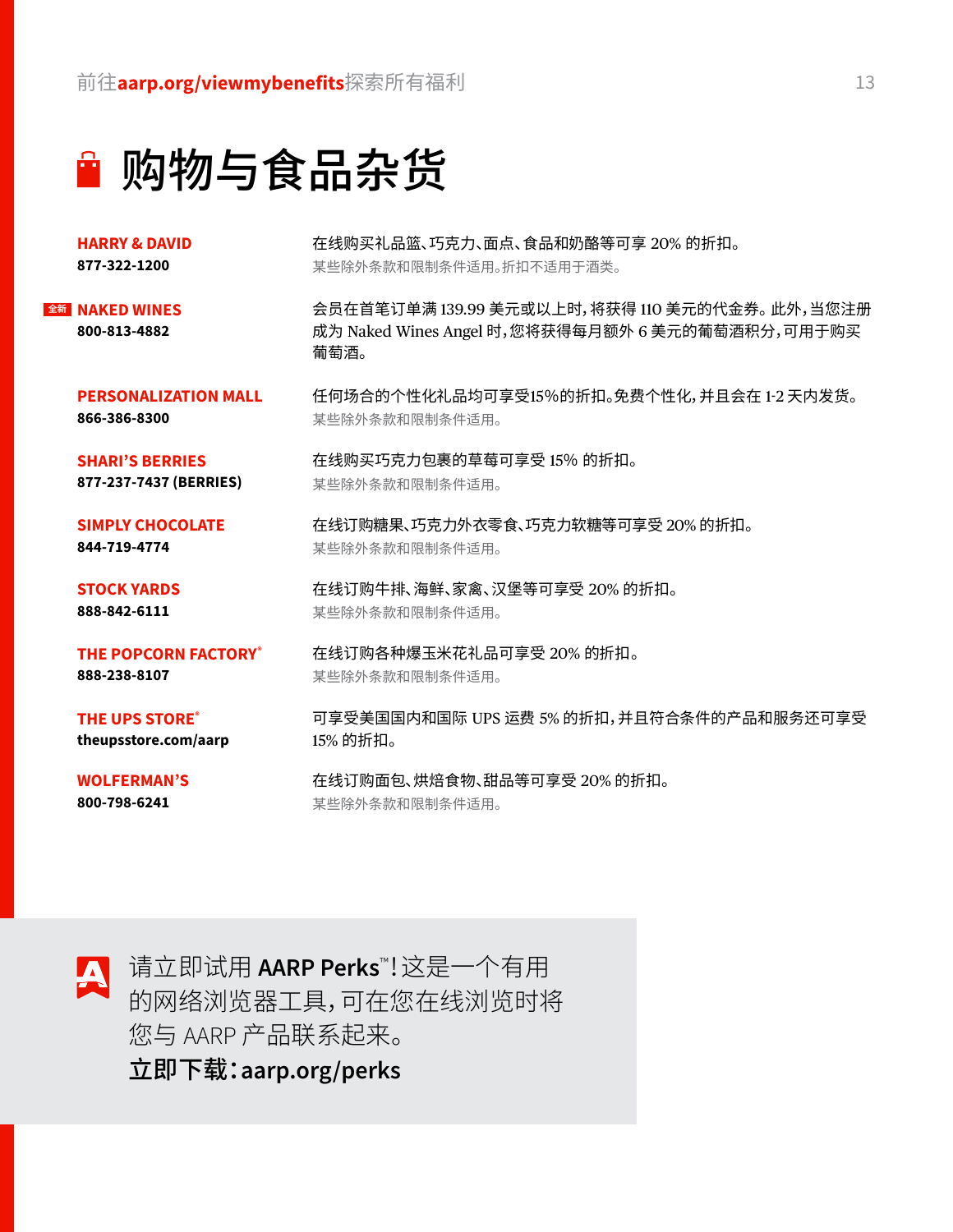

**人寿保险**

#### **纽约人寿提供的 AARP人寿保险计划**

**[newyorklife-aarp.com](http://newyorklife-aarp.com) [800-249-9617](tel: 18002499617)**

会员可申请保额高达 100000 美元的人寿保险以保护家人,并可免费获得人寿保险 信息。亦提供其他人寿保险产品。

**宠物保险**

#### **FETCH BY THE DODO**

**[fetchpet.com/aarp](http://fetchpet.com/aarp) [800-239-6870](tel: 18002396870)**

每月保费高达 10% 的折扣。计划可以涵盖美国和加拿大任何有执照的兽医的合格护 理治疗和程序。

*AARP* 会员的 *10%* 折扣不适用于佛罗里达州、夏威夷、田纳西州或加拿大。纽约仅提供 *5%* 的 *AARP* 会员折扣。不可与其他优惠同时使用。*Televet* 目前在纽约、新泽西和加拿大不可用。

**财产保险**

| 由 THE HARTFORD 提供的<br>AARP®房主保险计划<br>888-755-0425                       | 拥有房屋或公寓的会员可以节省并获得他们最宝贵资产所需的保护。您可以使用专<br>为 AARP 会员设计的福利和服务来定制保险覆盖范围,包括"新换旧"保护和消失房<br>产自付额。' 此外,当您将房屋和汽车保单进行捆绑,更可节省多达 20%。提供免费无<br>义务要求的报价。<br>*适用某些条款和条件。 |
|-------------------------------------------------------------------------|----------------------------------------------------------------------------------------------------------------------------------------------------------|
| 由 FOREMOST 提供的<br>AARP®流动房屋保险计划<br>844-592-1365, 代码 X099                | 专为几乎所有类型的移动和预制房屋设计的专业保护、24/7 索赔服务和受政策指南<br>约束的终身续约协议。                                                                                                    |
| U.S.V.I. (美属维尔京群岛)<br>的房主和个人汽车保险由<br><b>GUARDIAN 提供</b><br>800-433-0881 | 美属维尔京群岛的会员可以通过以 NEMWIL 交易的 Guardian General Insurance<br>Limited 获得房主和个人汽车保险单的折扣费率。保单由美属维尔京群岛的保险部<br>批准。                                                 |
| 由 THE HARTFORD 提供的<br>租户保险                                              | 租用康斗、公寓或房屋的会员可以通过 The Hartford 的 AARP® Homeowners<br>Insurance Program 房主保险计划保护自己和个人财产。您可以获得租户保险的独                                                       |

**[800-909-5191](tel: 18009095191)**

Insurance Program 房主保险计划保护自己和个人财产。您可以获得租户保险的独 家折扣,其中包括因盗窃、火灾或暴风雨造成的损失,以及在捆绑租户和汽车保单时 获得的额外折扣。提供免费无义务要求的报价。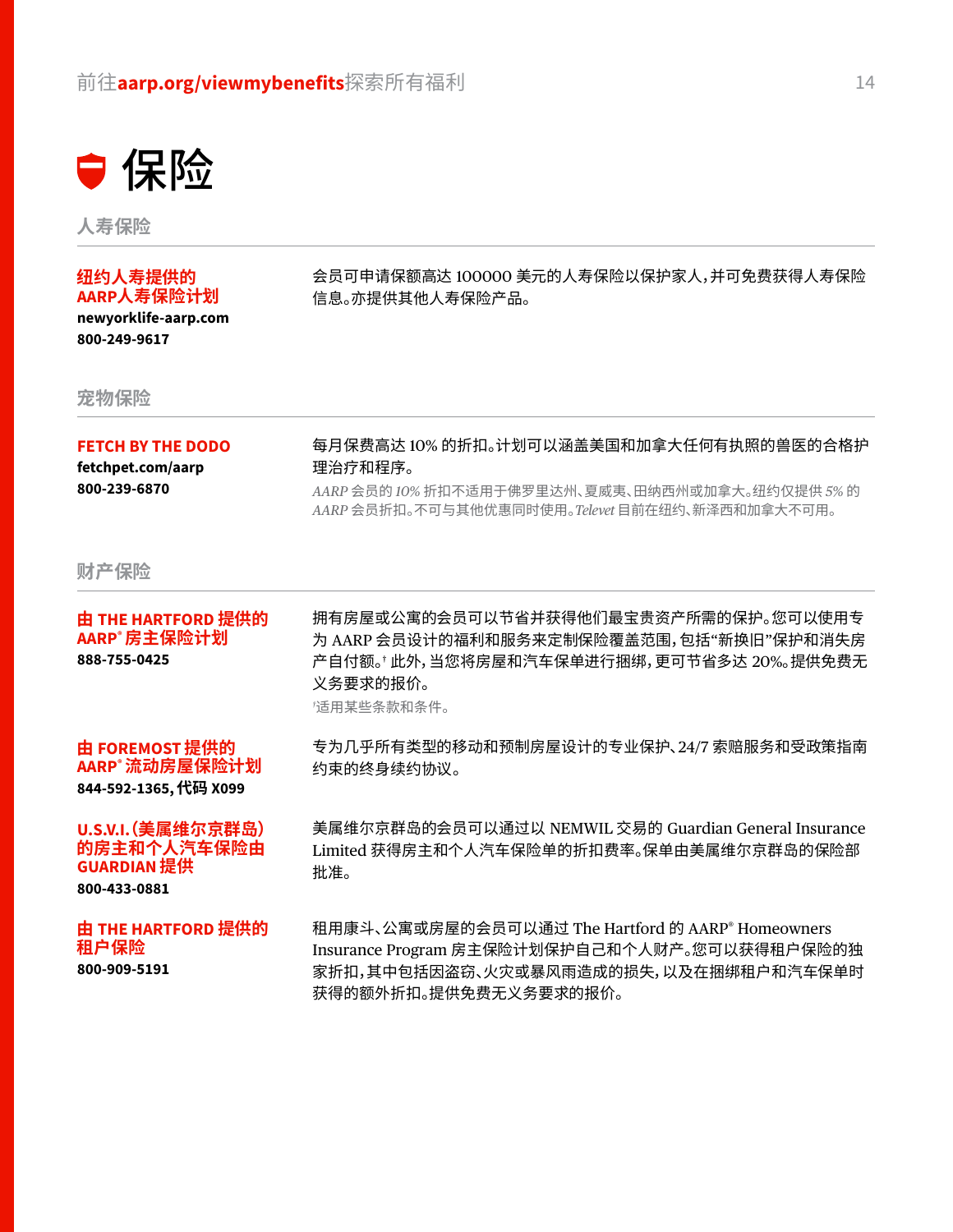

**车辆保险**

#### **由 THE HARTFORD 提供的 AARPAARP® 汽车保险计划 [888-277-6436](tel: 18882776436)**

会员可以获得独家折扣,包括最高 10%\* 的保费折扣,加上在线请求报价或捆绑其汽 车和家庭保单的折扣。额外的福利包括意外宽恕和消失的自付额† 以及获得高度评价 的索赔服务。提供免费无义务要求的报价。

*\**折扣因情况而异。*AARP* 成员和非成员的费率差异因州和 *AARP* 会籍的任期而异。*†* 某些条款 和条件适用。

**由 FOREMOST® 提供的 AARP® 摩托车保险计划 [844-592-1365,](tel: 18445921365) 代码 X099** 为您的摩托车、可选配设备和安全服提供折扣和保险,并提供专属摩托车拖车和路边 救援。为大多数州的保单持有人提供免费的 DNA +法医编码系统以帮助防止摩托车 被盗窃。

#### **由 THE HARTFORD 提供的 收藏车、露营车和船只保 险计划**

**[800-555-2510](tel: 18005552510)**

通过 Hartford 的 Nutmeg Agency 为房车、收藏车、船只和个人船只提供保护。提供 免费无义务要求的报价。

❸ 财务

**银行业务和投资**

#### **MARCUS 八个月 无罚款定期存款 (CD) 由 GOLDMAN SACHS® 提供**

**[marcus.com/aarp-npcd](http://marcus.com/aarp-npcd) [833-956-2277](tel: 18339562277)**

#### **由BLUEPRINT INCOME 提供的 AARP® ANNUITY MARKETPLACE 年金市场**

**[aarpannuitymarketplace.com](http://aarpannuitymarketplace.com) [800-484-0469](tel: 18004840469)**

#### **MARCUS AARP® DIGITAL BANKING 数字银行 由 GOLDMAN SACHS® 提供**

**[marcus.com/us/en/aarp](http://marcus.com/us/en/aarp) [833-956-2277](tel: 18339562277)**

会员可以在几分钟内免费在线建立八个月无罚款定期存款 (CD) 帐户,并获得比 Marcus 在线储蓄帐户更高的利率。您可以灵活地从资金存入后的七天开始在线提取 全部余额,而不会受到任何罚款。

在年金在线市场获得评级较高的保险公司所提供的有保证回报或收入。另外还可免 费获得授权 Blueprint Income 代理商所提供的年度退休收入检查。

Goldman Sachs 设计了 Marcus 以帮助您通过高收益的在线储蓄帐户和个人贷款来 充分利用您自己的钱。AARP 会员可以享受特别优惠。便捷的在线访问和位于美国的 联系中心提供帮助。FDIC 承保。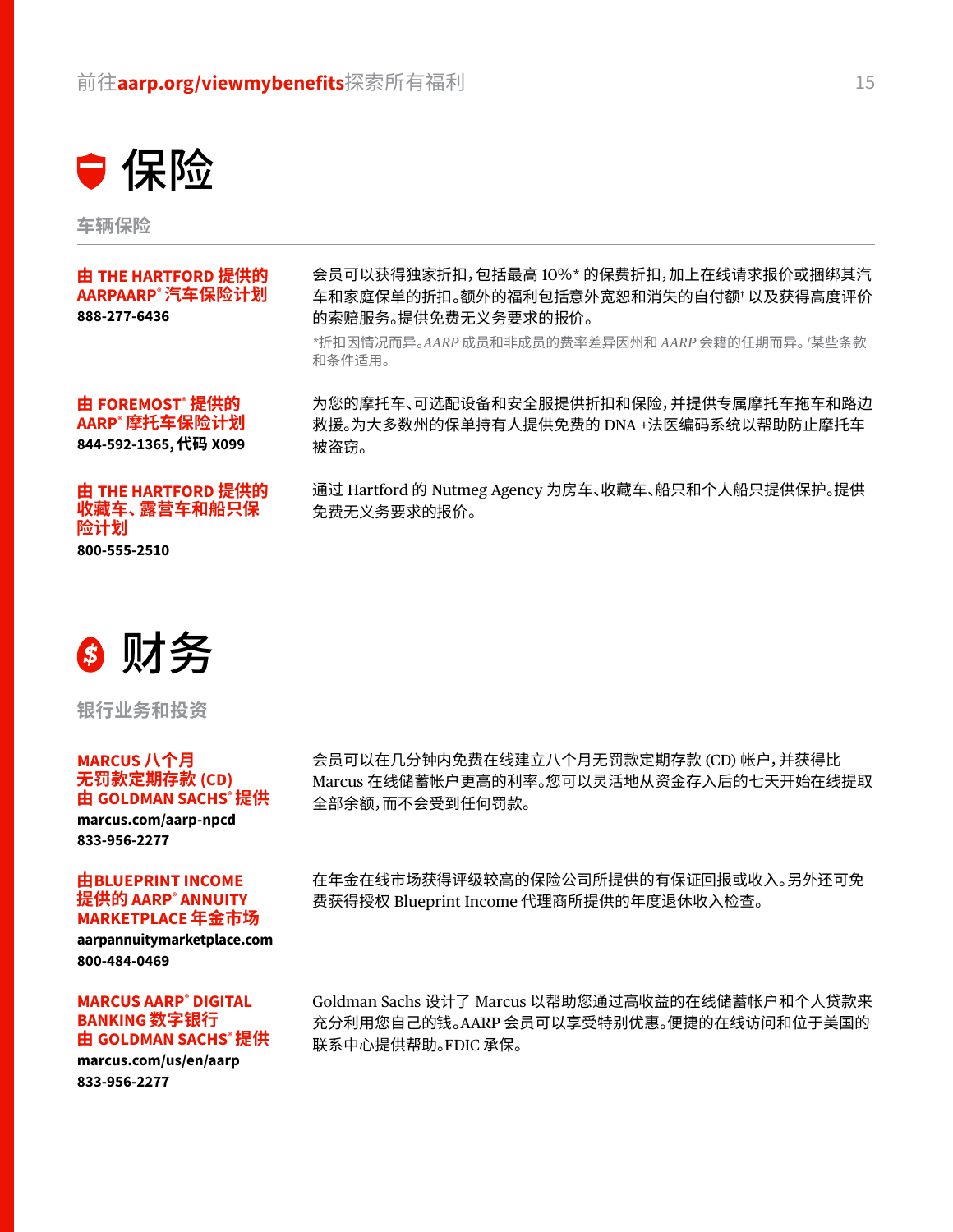

**由 BARCLAYS 提供 的 AARP® ESSENTIAL REWARDS MASTERCARD® [866-419-0836](tel: 18664190836)** 

**由 BARCLAYS 提供的 AARP® TRAVEL REWARDS MASTERCARD® [866-755-8704](tel: 18667558704)**

**MARCUS 高利率储蓄帐户 由 GOLDMAN SACHS® 提供**

**[marcus.com/aarp-savings](http://marcus.com/aarp-savings) [833-956-2277](tel: 18339562277)**

#### **MARCUS 个人贷款 由 GOLDMAN SACHS® 提供**

**[marcus.com/aarp-loans](http://marcus.com/aarp-loans) [833-956-2277](tel: 18369562277)**

**财务规划**

#### **AARP 基金会税务助手**

**[aarp.org/taxaide](http://aarp.org/taxaide) [888-687-2277](tel: 18886872277)**

#### **AARP MONEY MAP™**

**[aarp.org/moneymap](http://aarp.org/moneymap)**

#### **AARP 播客:***CLOSING THE SAVINGS GAP™* **节目由** *JEAN CHATZKY* **主持**

**[aarp.org/podcasts](http://aarp.org/podcasts)**

#### **INTERVIEW AN ADVISOR™ 工具**

**[aarp.org/advisor](http://aarp.org/advisor)**

**理财工具 [aarp.org/moneytools](http://aarp.org/moneytools)** 经批准后,持卡会员首 90 天购物满 500 美元可以赚取 100 美元的现金返还奖励。持 卡会员还可以从加油站和药店购买(不包括 Target 和沃尔玛)获得 3% 的现金返还,从 医疗费用中获得 2% 的现金返还,并从所有其他购买中获得 1% 的现金返还。无年费。

经批准后,持卡会员首 90 天购物满 500 美元可以赚取 100 美元的现金返还奖励。 持卡会员还可以在飞机票、酒店住宿和租车费用中获得 3% 的现金返还,从餐厅费用 中获得 2% 的现金返还,并从所有其他购买中获得 1% 的现金返还。无年费。

会员 24 个月的收入比 [marcus.com](http://marcus.com) 上规定的可用年均收益率(APY)高出 0.10%。 您可以在由FDIC保险并由 Goldman Sachs 财务专家提供支持的高收益账户中保护 和增加储蓄。您可以在几分钟内在线开设帐户。免费用。轻松从您当前的银行转帐。

会员申请 3500 美元至 40000 美元的免手续费个人贷款时可以享受特惠价格。

志愿者将帮助中低收入纳税人进行税务准备和申报或者辅导您接受税务方面的协助。 这是全国规模最大的、免费的、由志愿者运作的税务准备与援助服务。

您是否正在处理债务或意外支出?AARP Money Map™ 是一个免费工具,可帮助您控 制债务并通过一项行动计划使财务重回正轨。

听 AARP 财务大使与现实生活中的女性客户交谈并与财务咨询师合作,采取必要的 步骤回到轨道上来,为安全的财务未来储蓄。

此免费资源可帮助您了解财务顾问的资历、薪酬以及如何围绕您的需求展开对话的 技巧。

借助我们的一系列网络工具,实时跟进您的财务状况,并针对退休等重要活动制定计 划。了解退休需要多少钱﹑如何最大化您的社保金收益﹑如何想像出您的住房贷款 何时还清﹑您的401(k)会给您的退休贡献多少等等。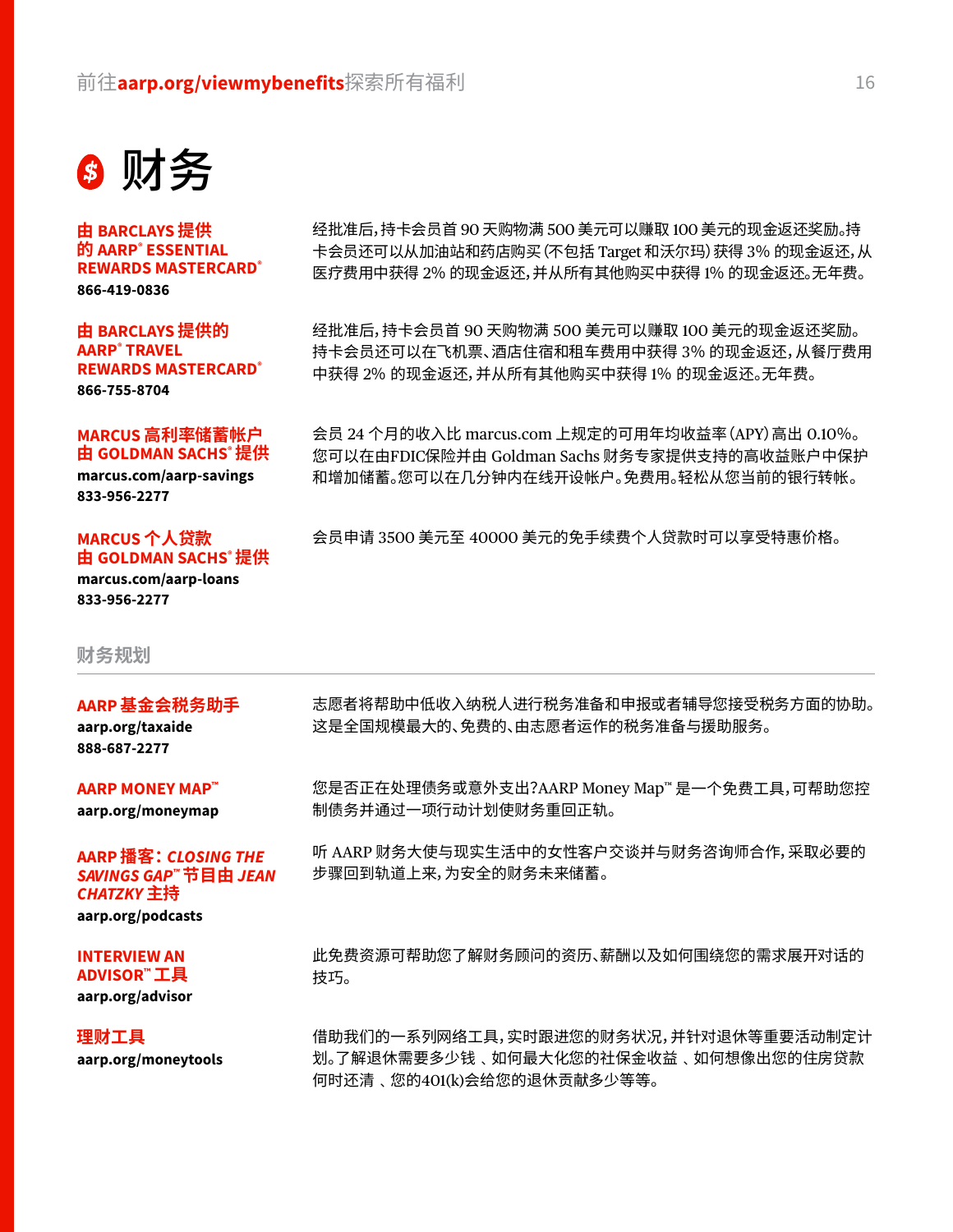

**SAVI STUDENT LOAN 学生 贷款还款工具**

**[aarp.org/studentloans](http://aarp.org/studentloans)**

#### **TRUST & WILL 信托与遗嘱规划**

**trustandwill.com/aarp** 

**预防诈骗**

了解您是否可以降低学生贷款付款并找到免除贷款选项。获得免费的还款和免除资 格审查;此外,AARP 会员及其家人可以节省高达 50 美元的 Savi Essential 或 Savi Pro 服务,其中包括定制支持。

通过 Trust & Will 信托与遗嘱规划服务,在线创建遗产计划时,信托、遗嘱和监护人 文件可享受 10% 的折扣。

| AARP 欺诈监控网络<br>aarp.org/fraud                                         | 了解如何主动发现最新的诈骗手法。免费注册 Watchdog Alerts,使用互动式诈骗追<br>踪地图搜索您所在区域的诈骗,或与其他可靠的最新资源联系在一起以便更好地保<br>护自己和亲人。                       |
|-----------------------------------------------------------------------|------------------------------------------------------------------------------------------------------------------------|
| AARP 欺诈监控网络帮助<br>热线<br>877-908-3360                                   | 如果您或您所爱的人被骗局作为目标或举报骗局,请致电我们的专用帮助热线以获<br>取免费支持或指导。我们的欺诈专家在东岸时间周一至周五的上午7点至晚上11点提<br>供服务。                                 |
| AARP 播客:<br><b>THE PERFECT SCAM<sup>SM</sup></b><br>aarp.org/podcasts | 订阅 The Perfect Scam, 这是AARP屡获殊荣且颇受欢迎的播客, 它讲述了发现自己<br>是诈骗目标的人们的真实故事。主持人 Bob Sullivan 与领先的欺诈专家进行了交谈,<br>他们就骗子的运作方式拉开了帷幕。 |
| 退休                                                                    |                                                                                                                        |
| AARP 社会保障资源中心                                                         | 寻找关于申领社会保障退休福利最常见问题的清晰而全面的答案,包括如何计算福                                                                                   |

**AARP 社会保障资源中心 [aarp.org/socialsecurity](http://aarp.org/socialsecurity)** 利、工作和税收如何影响您的福利、常见问题的视频解答、以及关于家庭因素的信息, 比如如何纳入配偶、离婚和您的遗属等因素等等。

**退休资源 [aarp.org/retirement](http://aarp.org/retirement)** 无论您想周游世界、继续工作还是花更多时间陪伴家人,均可借助我们的工具和专家 资源来开始规划您的理想退休生活。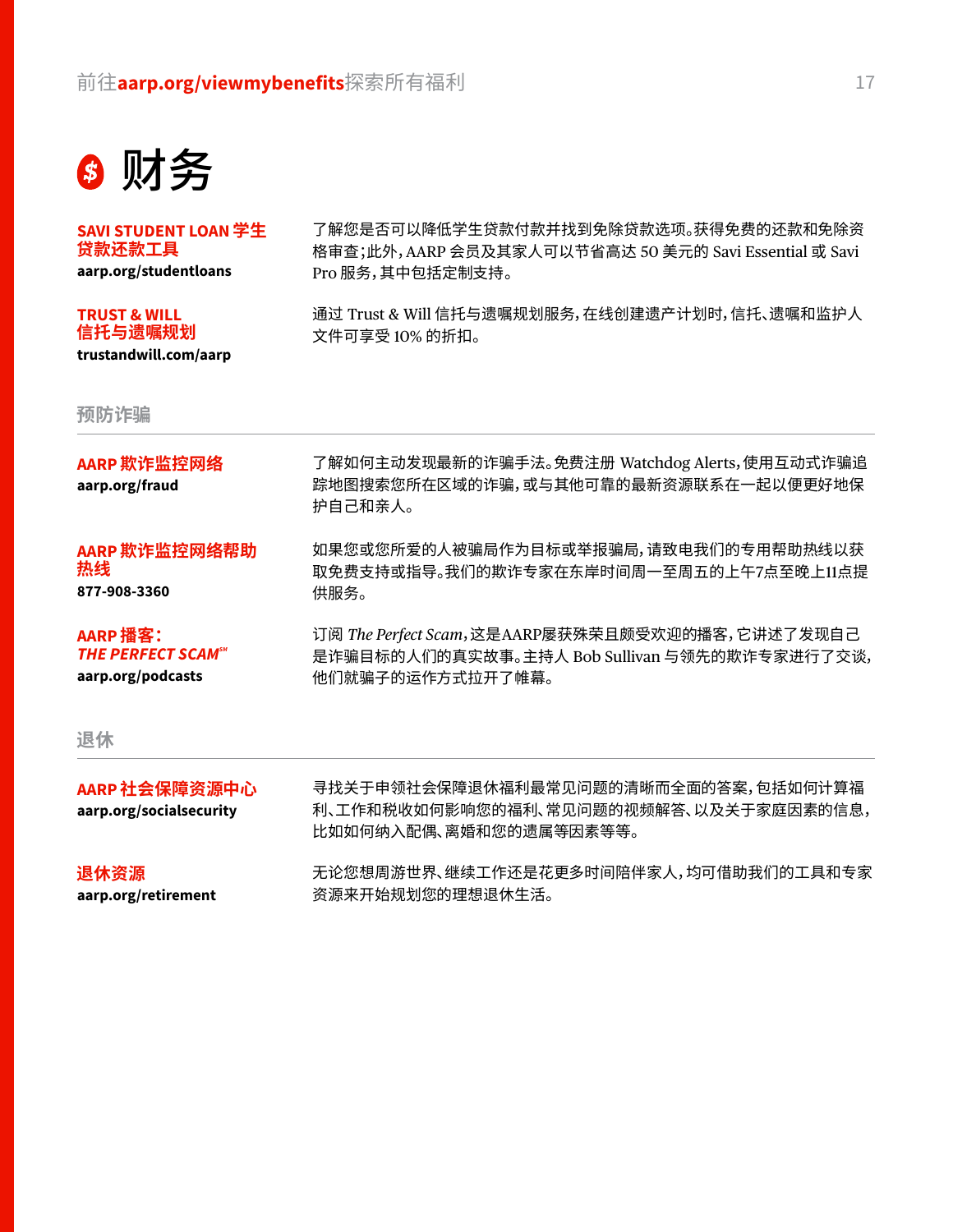## 工作与职业

**AARP 职位公告板 [jobs.aarp.org](http://jobs.aarp.org)**

**AARP 计划 [learn.aarp.org](http://learn.aarp.org)**

**AARP 简历 ADVISORSM 由 TOPRESUME 提供技术 支持 [aarp.org/resumeadvisor](http://aarp.org/resumeadvisor)**

#### **AARP SKILLS BUILDER 全新FOR WORKSM**

**[aarp.org/skillsbuilder](http://aarp.org/skillsbuilder)**

#### **AARP WORK REIMAGINED**

**[aarp.org/work](http://aarp.org/work)**

在我们的职位公告板中搜索数百个全职、兼职和远程职位,雇主均致力于提供年龄多 元化劳动力。

通过网络研讨会、互动视频、网上招聘会、播客和现场真人讲习班,帮助 50 岁以上人 群学习求职技巧并恢复信心。

借助专家简历评估,接收关于设计、布局的反馈,正确使用关键词以得到合适雇主的 通知,建立求职的信心。会员可以从写作套餐节省超过 20%。

获得新技能,让您在当今竞争激烈的就业市场中占据优势。选择免费课程开始学习并 获得 MindEdge Learning 提供的所有其他课程的特别折扣。此外,AARP 会员在课 程上获得更大的折扣。

特别为了帮助经验丰富的工人找到有意义的工作;我们的资源专注于探索职业市场、 技能发展、简历和面试建议、职业活动和网络研讨、职业选择如兼职或开办公司。



您可以使用 退休计算器 来获取个性化快照, 该快照可以说明薪资增长、雇主匹配和其他 因素。请前往 **[aarp.org/retirementcalculator](http://aarp.org/retirementcalculator)** 以了解更多。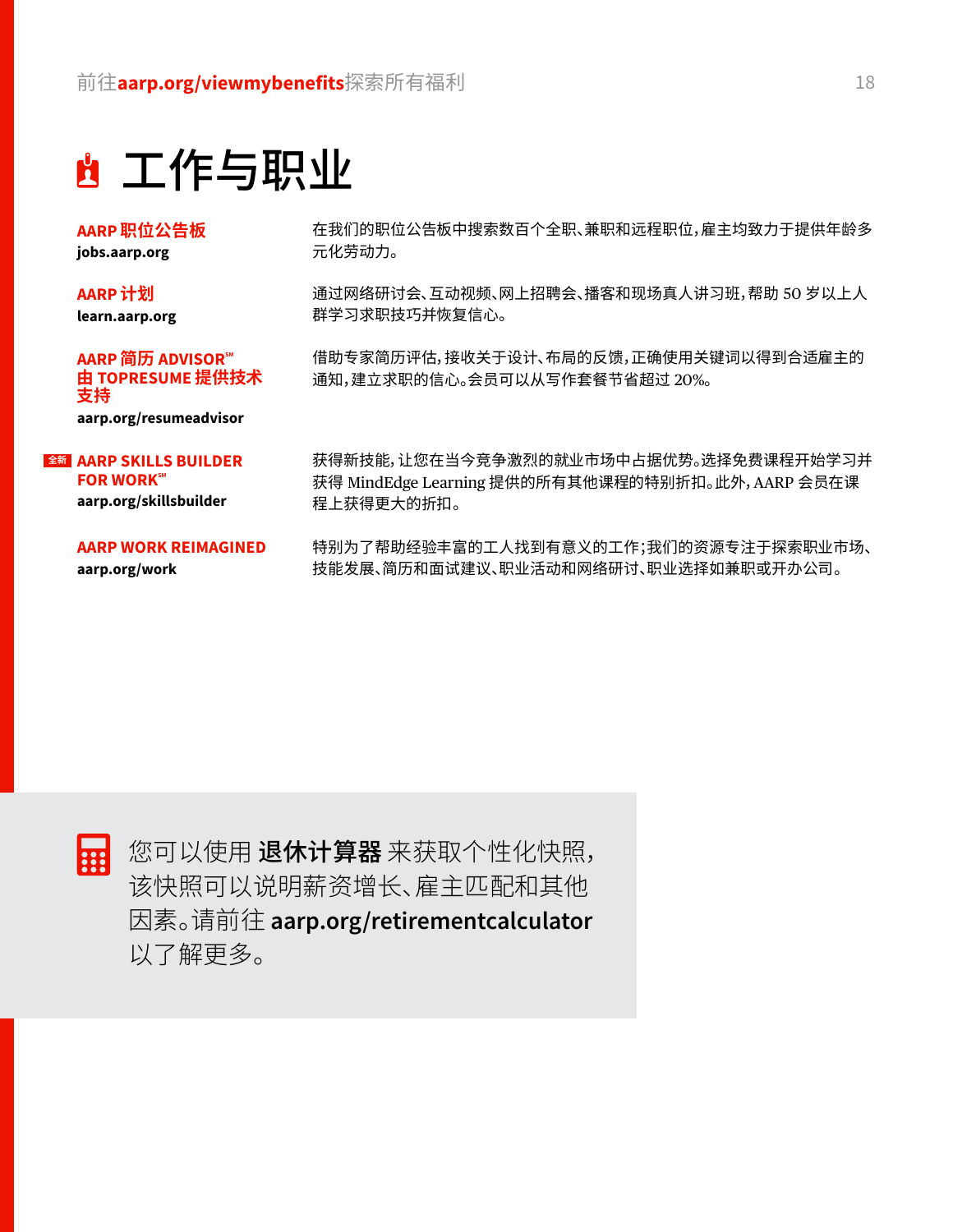家庭护理

**AARP 家庭护理**

**[aarp.org/caregiving](http://aarp.org/caregiving) [877-333-5885](tel: 18773335885)**

**AARP 计划 [learn.aarp.org](http://learn.aarp.org)**

**CARELINX 在家护理**

**[carelinx.com/aarpbenefits](http://carelinx.com/aarpbenefits) [888-660-9794](tel: 18886609794)** 

#### **GRANDPAD, 由 CONSUMER CELLULAR 提供技术支持**

**[consumercellular.com/4118](http://consumercellular.com/4118) [877-202-4118](tel: 18772024118)**

#### **LIVELY 健康及 安全服务**

**[greatcall.com/offers/aarp](http://greatcall.com/offers/aarp) [800-650-4672](tel: 18006504672)**

#### **LIFELINE**

**医疗警报服务 [855-345-0130](tel: 18553450130)**

#### **准备护理指南**

**[aarp.org/preparetocare](http://aarp.org/preparetocare)**

#### **WAYFORTH 家居过渡解决 方案**

**[wayforth.com/aarp](http://wayforth.com/aarp-members)[members](http://wayforth.com/aarp-members) [800-405-6671](tel: 18004056671)**

无论您对家庭看护一无所知还是颇有心得,AARP 家庭看护网站都能帮您自己或亲 人应对从护理实用技巧、现实支持到查看丰富的资源。

通过网络研讨会、互动视频和虚拟家庭护理研讨会。

CareLinx 是一个全国性的在线网络,可将家庭与经过预筛查的专业家庭护理人员联 系起来。新加入 CareLinx 的 AARP 会员可以获得在家看护服务的 3% 折扣。

GrandPad 是一款平板电脑,旨在帮助您的亲人与家人和朋友保持联系,并远离垃圾 邮件和诈骗分子的骚扰。会员每月 订阅可节省 5% 的费用,包括在安全的专用网络 上的享受无限服务。

购买 Lively Mobile Plus 或 Lively Wearable2 医疗警报设备时,可在首选和终极健 康和安全套餐上享受每年 60 美元的折扣。

月服务费节省15%,加免费送货和激活。可靠,24/7 全天候联系训练有素的护理专家, 以获取您需要的帮助。

本资源指南提供了指导家庭对话简单直接的信息和清单。该指南还概述了您需要做 的事情,通过简单易懂的五个步骤为您的亲人提供最妥善的照料看护。

30分钟的免费情境评估,后续的"开始"计划,以及 WayForth 家庭过渡服务(包括小 型化、整理、存储解决方案和家庭清理)的 5% 折扣。

*WayForth* 服务区域包括马萨诸塞州波士顿;宾夕法尼亚州费城;马里兰州;弗吉尼亚州里士 满;北卡罗来纳州夏洛特;俄勒冈州波特兰市;新泽西州;北弗吉尼亚;华盛顿州西雅图市;加州 旧金山湾区;华盛顿特区。如果 *AARP* 会员不在当前的 *WayForth* 服务范围内,则该 *AARP* 会员 将收到情况评估(电话咨询)和*"*开始*"*计划,并将被转介给组织以帮助 *AARP* 会员寻找本地认 证的专业人员。



**10 通过加入 Facebook 上的 AARP 家庭护理人** 员讨论组(网址: **[facebook.com/groups/](http://facebook.com/groups/aarpfamilycaregivers) [aarpfamilycaregivers](http://facebook.com/groups/aarpfamilycaregivers)**),您可以与其他护理人员 取得联系,以获取建议并分享故事。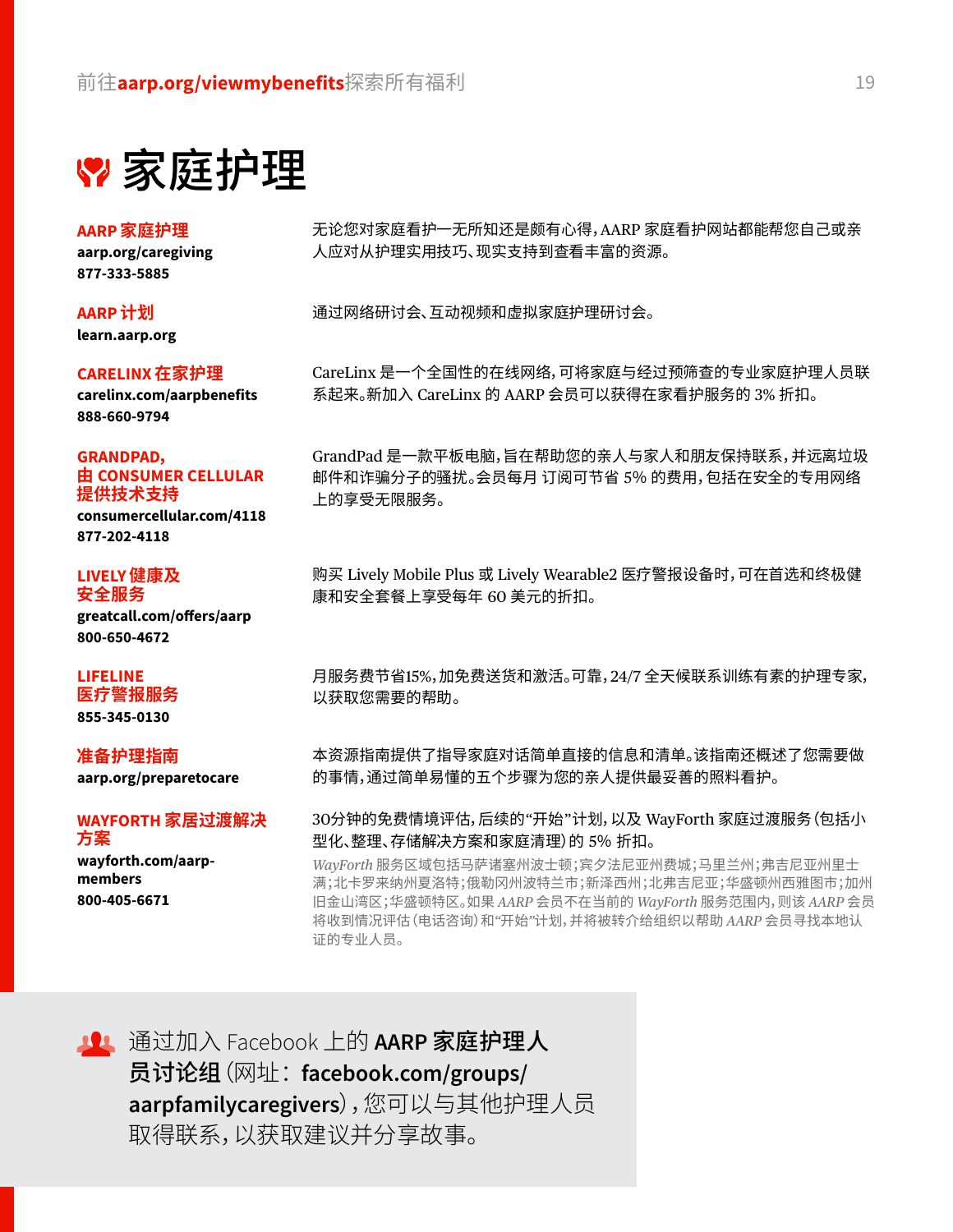### 汽油与汽车服务

**AARP 汽车 [aarp.org/auto](http://aarp.org/auto)**

**AARP 购车计划 [autos.aarp.org](http://autos.aarp.org)**

**AARP 驾驶者安全 [aarpdriversafety.org](http://aarpdriversafety.org)**

**AARP SMART DRIVER™ 课程 [aarpdriversafety.org](http://aarpdriversafety.org)**

#### **ALLSTATE ROADSIDE**

**[allstate.com/roadsideforaarp](http://allstate.com/roadsideforaarp) [800-714-0350](tel: 18007140350)**

**CARFITSM**

**[car-fit.org](http://car-fit.org)**

#### **EXXON™ MOBIL™**

**[exxon.com/aarprewards](http://exxon.com/aarprewards) [888-739-2730 \(REWARD+\)](tel: 18887392730)**

#### **SMART DRIVERTEKSM**

**[aarp.org/auto](http://aarp.org/auto)**

**WE NEED TO TALK [aarp.org/driversafety](http://aarp.org/driversafety)**

#### **VALVOLINE 即时 更换机油服务**

**[vioc.com/aarp](http://vioc.com/aarp)**

更安全地驾驶、节省费用并一路畅行。从汽车安全工具、汽车维护、技术小窍门到新车 费用节省,AARP 汽车都能助您一臂之力。

以有保证的前期价格,更聪明地找到具有最新安全功能和您想要的高科技选项的新 车或二手车。平均而言,使用者在购置新车时在制造商建议零售价(MSRP)基础上可 节省数千美元。安坐家中即可在线购买数百辆汽车。

通过领先的教育计划,查找可帮助您在旅途中保持独立、安全和自信的资源,包 括:AARP Smart Driver™ 课程、CarFit™、Smart DriverTEK™和 We Need to Talk。

此课程可帮助您保持驾驶安全,甚至还能帮您节省汽车保险和维修保养费用。会员可 按折扣价学习该课程,课堂或网络学习均可。

在 Allstate Roadside 计划(包括 Roadside Elite)的年度会员费上可享受高达 20% 的折扣。计划费率从每月 5.17 美元起。好处包括 24/7 全天候拖车、快速启动救援、 更换轮胎、锁定辅助装置、燃油输送等。

学习如何调整私家车内的设施配置,以实现安全性和舒适性最优化。

当您将 Exxon Mobil Rewards +™ 帐户链接到 AARP 会籍时,您每天可以在平常购买 的商品(例如燃料、洗车和便利店物品)上赚取额外积分。此外,可在 AARP 会员日 (每月第 22 日)上获得两倍的燃油积分。您每赚取 100 点积分,就等于在符合条件的 购买中节省了 1 美元。

了解科技如何改变驾驶体验以及理解最新汽车技术如何使驾驶更安全、更享受。 可任选现场或网络讲习班。

年长驾驶员的家人和朋友可参加免费研讨会,并获得丰富的信息和指引以协助您开 启有效和关切的驾驶安全对话。

您安坐车中进行汽车换油即可享受 15% 的折扣——包括免费的 18 点维护检查。该折 扣还适用于预防性维护服务,包括散热器、变速器和差速器服务,以及空气滤清器或 雨刮器的更换。

不包括电池和州检查服务。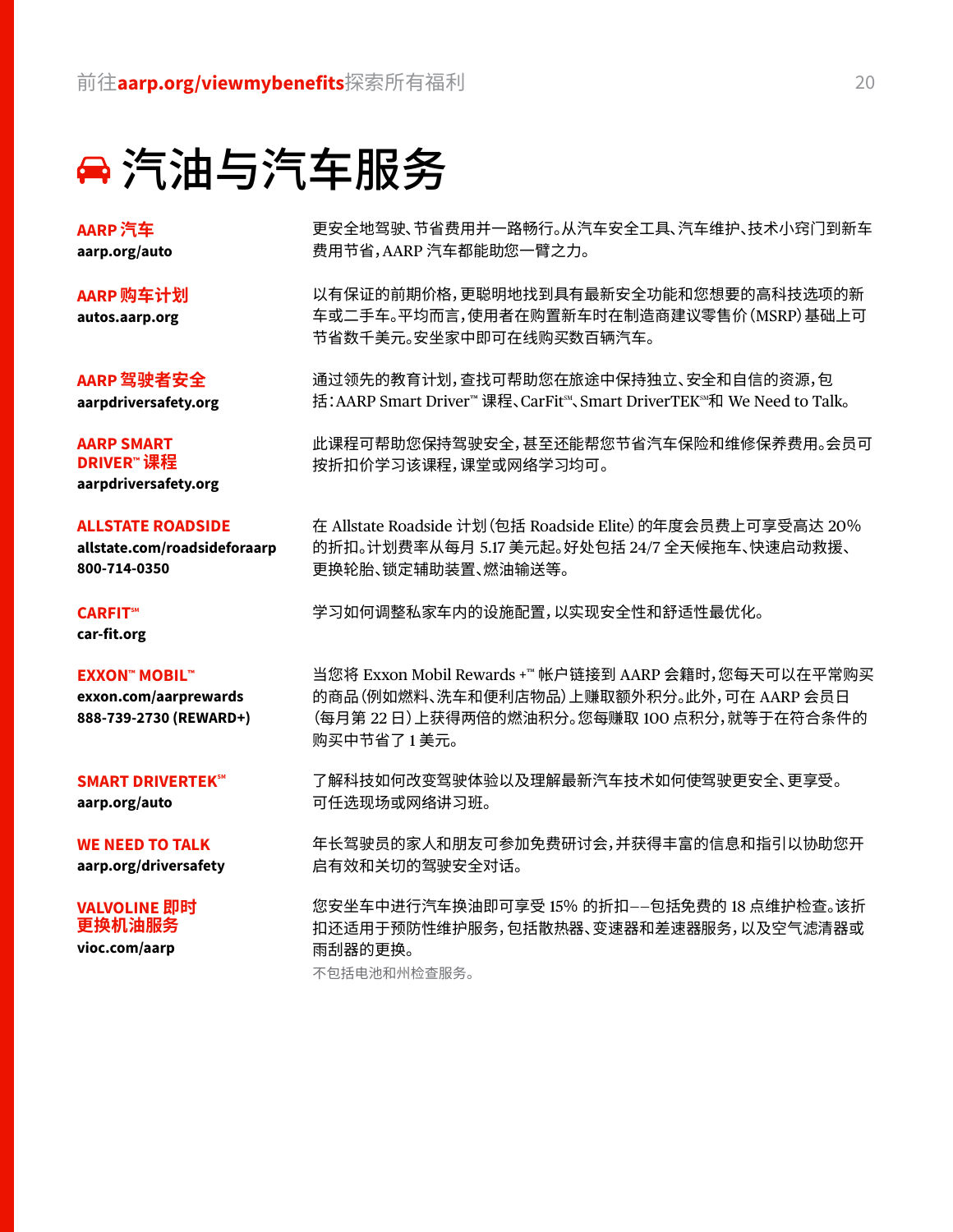

**政府倡议 [aarp.org/advocacy](http://aarp.org/advocacy)**

#### **AARP 基金会 诉讼部 [aarp.org/foundation](http://aarp.org/foundation)**

AARP 始终呼吁解决全国和各州存在的重大问题,如社保、医保和高昂的水电气费等。

AARP 基金会诉讼部通过法律体系捍卫与支持年长美国人的权利,以及坚决抵制健 康护理、就业和住房等领域的消费者欺诈和歧视行为。

### △家居与房地产

#### **由 REALOGY 提供的 AARP® 房地产优惠**

**[aarprealestatebenefits.com](http://aarprealestatebenefits.com) [800-608-6819](tel: 18006086819)**

#### **AMERICAN HOME SHIELD 全新**

**[shopping.ahs.com/aarp](http://shopping.ahs.com/aarp) [866-819-3917](tel: 18668193917)**

#### **住房和出行资源**

**[aarp.org/livable](http://aarp.org/livable)**

#### **PORCH 家居装修服务**

**[porch.com/aarp](http://porch.com/aarp) [855-707-0141](tel: 18557070141)**

#### **SIMPLISAFE®**

**[simplisafe.com/aarp3](http://simplisafe.com/aarp3) [800-206-1858](tel: 18002061858)**

Realogy 值得信赖的房地产品牌之一可协助您买卖房屋,其中包括 Better Homes and Gardens® Real Estate, Century 21® , Coldwell Banker® , Corcoran Group, 和 ERA® Real Estate。另外,根据房屋的最终出售价或购买价,可获得 300 至 7200 美元 的优惠。根据您家的位置,您将获得现金、礼品卡或佣金减免等优惠。

任何可以帮助支付维修或更换随时间发生故障的家用电器和系统部件的费用的保修 计划至少可享受 36 美元的优惠。此外,该折扣可与 American Home Shield 提供的 任何当前符合条件的优惠相结合,为您节省更多。 限制和排除适用。有关详细信息,请参阅计划。

随着年龄增加,了解如何在家里和社区内独立地生活。资源丰富多样,从使您的房屋变得 美丽、安全和舒适到最佳的旅游方式,无论是步行、骑自行车还是乘坐公共交通工具。

会员在 Porch 师傅完成的小工作可节省 5%,并获得针对小工作和主要房屋装修的 增强财产保护。此外,您还可以免费访问专门的 Porch Home Assistant 团队,该团队 可以帮助您预订和管理项目和协助搬家服务等。

新家居安全系统可享 15% 的折扣。系统具有快速和 24/7 全天候调度的特点, 并且不需要合同。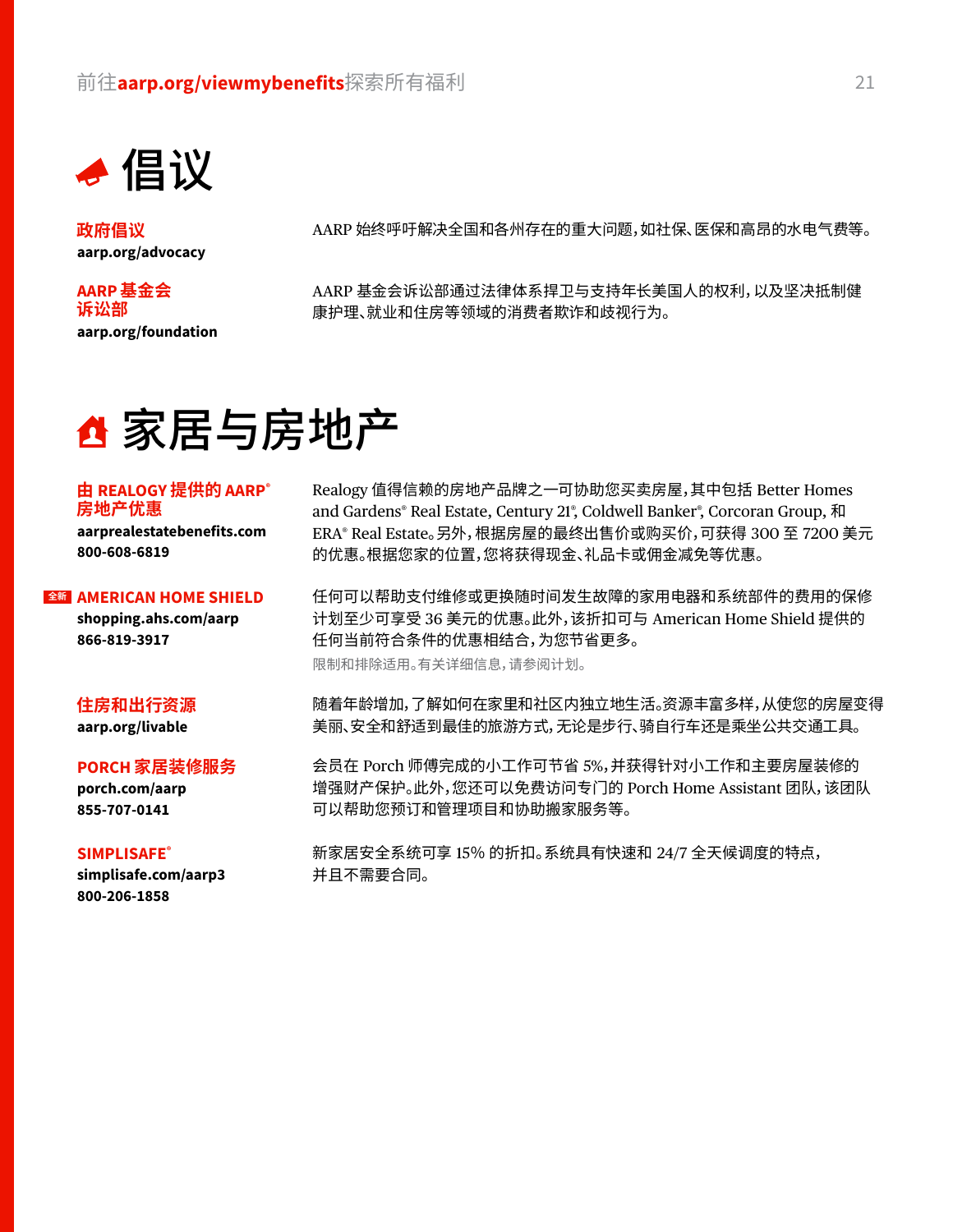科技与无线

**AARP® 身份盗窃保护 由 NORTONLIFELOCK™ 提供**

**[norton.com/AARPSAVE](http://norton.com/AARPSAVE) [844-506-4198](tel: 18445064198)**

#### **AT&T**

**[att.com/aarp](http://att.com/aarp)**

#### **由 CONSUMER CELLULAR 提供的 CC CONNECTPAD**

**[888-726-7951](tel: 18887267951)**

#### **CONSUMER CELLULAR**

**[consumercellular.com/](http://consumercellular.com/aarpdiscounts) [aarpdiscounts](http://consumercellular.com/aarpdiscounts) [888-726-7951](tel: 18887267951)**

#### **NORTON™ 360 PROTECTION**

**[norton.com/AARPNS](http://norton.com/AARPNS) [844-388-0379](tel: 18443880379)**

#### **NORTON ULTIMATE 帮助服务**

**[844-512-9365](tel: 18445129365)**

#### **THE UPS STORE®**

**[theupsstore.com/aarp](http://theupsstore.com/aarp)**

为您的设备、在线隐私和身份提供保护,并享有超过 30% 的折扣。各项计划提供身份 盗用保护和修复,此外还提供对连接设备的防护以及安全的 VPN,可帮助阻止网络 犯罪分子在连接无线网络时访问您的个人信息。 适用条款。

会员可以了解如何在 AT&T Unlimited Elite® 计划中每月为每条线路节省高达 10 美元 的费用,并获得高达 45 美元的免激活和升级费用。

Consumer Cellular 的 CC ConnectPad 是一种具有 8 英寸屏幕的平板电脑,可提 供蜂窝电话、电子邮件、互联网浏览、应用程序和游戏等;在每月服务上可享受 5% 的折扣。

每月服务费和使用费可享 5% 的折扣,精选配件可享 30% 的折扣。月费 20 美元起无 需签约且免费激活。

Norton™ 360 计划最高可享受 25% 的折扣,这些计划有助于阻止黑客使用恶意软件 感染您的计算机和设备、窃取您在线连接时发送和接收的信息以及通过电脑的网络 摄像头监视您。 适用条款。

为您的电脑和设备节省远程 IT 帮助 - 每月计划可享受 15% 的折扣,一次性使用计划 可享受 14% 的折扣。 适用条款。

在线印刷服务可享 20% 的折扣。

有问题吗?请前往 **AARP Help Center**。搜索 视频和文章以帮助您了解有关 AARP 的更 多信息并管理您的会籍——全部集中在一 个地方。开始搜索信息:**[help.aarp.org](http://help.aarp.org)**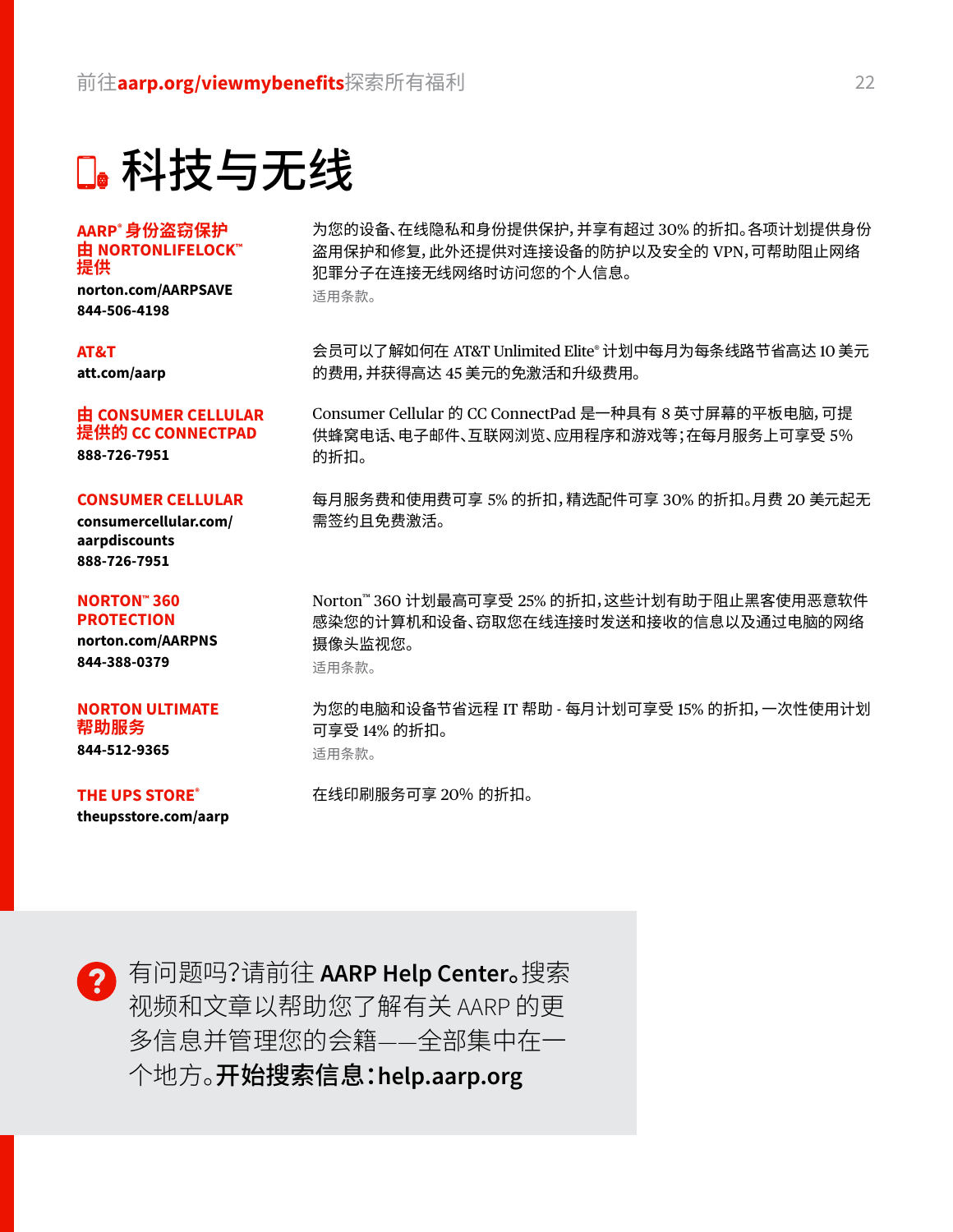刊物与资源

*AARP THE MAGAZINE* **杂志 aarp.org/magazine**

**全新 AARP 会员 专享福利**

**[aarp.org/membersonly](http://aarp.org/membersonly)**

#### **AARP.ORG**

**[aarp.org](http://aarp.org) [aarp.org/espanol](http://aarp.org/espanol)**

**AARP 书店 [aarp.org/books](http://aarp.org/books)**

*AARP BULLETIN* **aarp.org/bulletin**

**AARP NOW 应用软件**

**AARP 奖励计划 [aarp.org/rewards](http://aarp.org/rewards)**

**AARP 刊物应用程序 全新aarp.org/app**

通过名人访谈、健康和科技专题、提示、食谱、书评和电影评论,以及 AARP 数百万会 员的权威生活方式出版物,了解更多信息。阅读印刷版,或通过从 Apple 或 Google Play 商店下载 AARP Publications 应用程序访问数字版。

AARP 会员可以获得独家娱乐、建议、顶级专家的讲座、名人和创新者的音频采访 等等。

前往 **[aarp.org](http://aarp.org)** 以获取健康、财务、工作和职位、退休等方面所需的新闻、信息和资源, 或前往 西班牙文网站 **[aarp.org/espanol.](http://aarp.org/espanol)**

寻找你最喜欢内容的电子书籍、印刷书籍以及免费下载。此外,会员在购买指定畅销 书时还可享受 40% 的折扣,其中包括 AARP 技术指南。

了解对于50岁以上美国人最重要的时事观点和深度分析,主题涵盖健康、医保、社会 保障、财务和消费者权益保护等。阅读印刷版,或通过从 Apple 或 Google Play 商店 下载 AARP Publications 应用程序访问数字版。

下载免费应用程序,随时随地轻松了解每日新闻、附近活动信息和福利。提供 iOS 和 安卓系统版本。将"AARPNOW"一词发送至 50757 以获取下载 AARP Now 的链接。

我们免费的忠实会员计划可帮助您改善思维、身体和银行帐户,为应对生活中的各种 挑战做好准备。作为 AARP 会员,您将多获得 50% 的积分,更快地获得奖励,并解锁 我们的会员专属奖励储备。

通过下载的新应用程序阅读最新的 AARP the Magazine 杂志和 Bulletin 刊物;请访 问 **aarp.org/app。**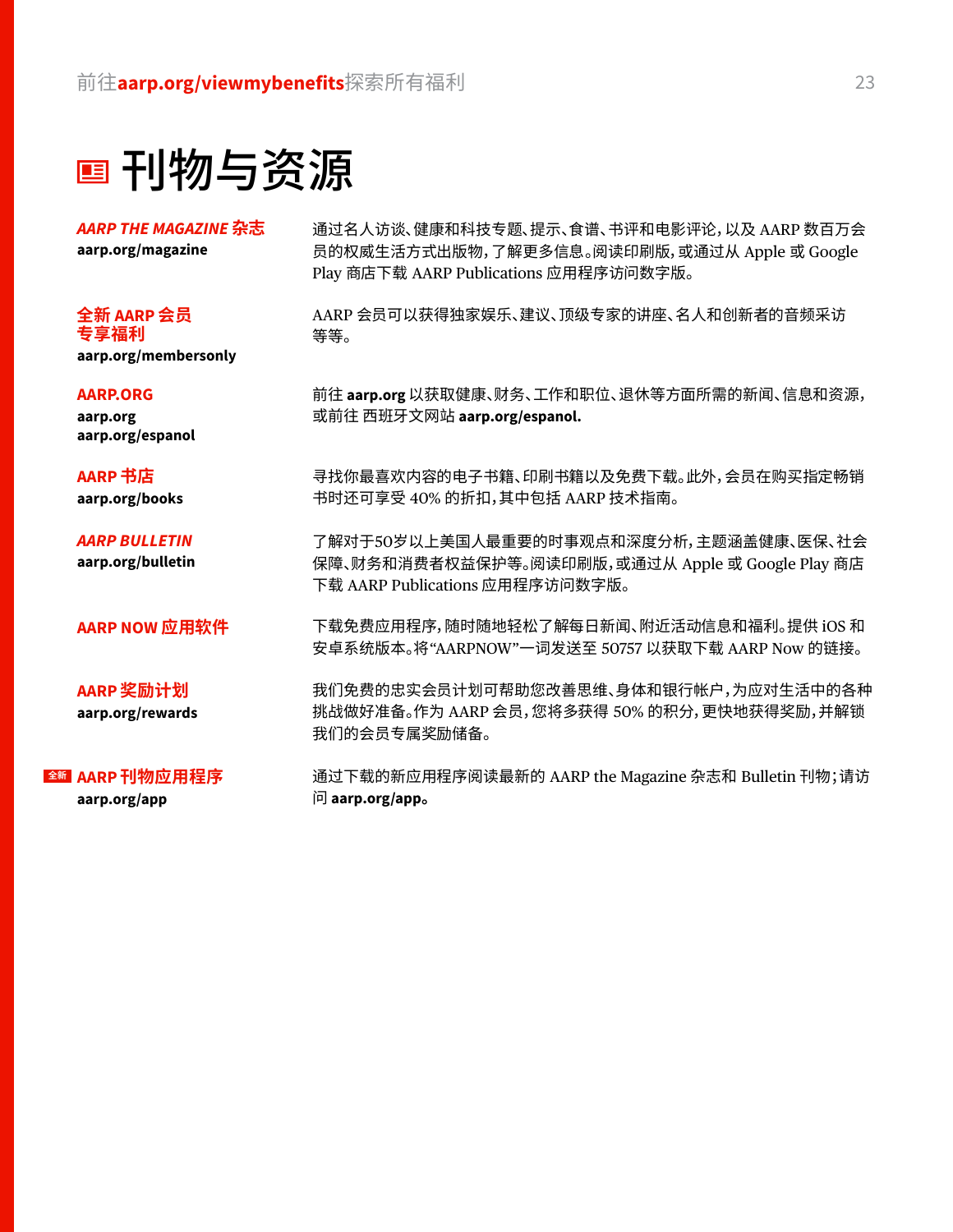社区

**活动**

| 您附近的 AARP                      | 在舒适的家中免费连接、学习和享受乐趣——探索有趣的虚拟活动、圆桌讨论和系列                                                                                                                                                                                                                               |
|--------------------------------|---------------------------------------------------------------------------------------------------------------------------------------------------------------------------------------------------------------------------------------------------------------------|
| local.aarp.org                 | 讲座。                                                                                                                                                                                                                                                                 |
| AARP 计划                        | 互动虚拟研讨会和在线学习的来源。主题包括求职技巧、家庭护理、欺诈预防、社会保                                                                                                                                                                                                                              |
| learn.aarp.org                 | 障和医疗保险。                                                                                                                                                                                                                                                             |
| AARP 虚拟社区中心                    | 探索各种旨在学习、自我完善和娱乐的免费在线课程和活动。无论是娱乐活动、演讲                                                                                                                                                                                                                               |
| aarp.org/community             | 和游览、锻炼、工作技巧还是护理帮助,都可以在这里找到。                                                                                                                                                                                                                                         |
| <b>CONNECT2AFFECT</b>          | 发现旨在帮助您建立更牢固的社交关系的资源网络。查找有关保持联系的技巧、了解                                                                                                                                                                                                                               |
| connect2affect.org             | 如何增进友谊合进行隔离评估以了解您的联系程度。                                                                                                                                                                                                                                             |
| AARP 地方分会                      | 加入您所在地区的分会,利用您的经验、才能和爱心帮助改进您的社群。分会对当地                                                                                                                                                                                                                               |
| aarp.org/chapters              | 全部 AARP 会员开放,并且具有非政府性、无党派性和非营利性。                                                                                                                                                                                                                                    |
| 志愿活动                           |                                                                                                                                                                                                                                                                     |
| AARP 驾驶者安全                     | 成为您社区安全驾驶解决方案的一份子。作为 AARP 驾驶                                                                                                                                                                                                                                        |
| aarp.org/giving-back           | 安全指导员或协调员帮助他人踏上安全驾驶之路。                                                                                                                                                                                                                                              |
| AARP 基金会 EXPERIENCE            | 自愿利用您的时间、知识和才能为年轻人提供辅导和指引。Experience Corps 是一                                                                                                                                                                                                                       |
| <b>CORPS</b>                   | 个由 50 岁及以上的志愿者所组成的成熟计划,这些志愿者帮助贫困学生在三年级结                                                                                                                                                                                                                             |
| aarp.org/giving-back           | 束之前成为了不起的读书人。                                                                                                                                                                                                                                                       |
| AARP 基金会<br>aarpfoundation.org | 我们在您有需要的时候提供帮助。AARP 基金会是 AARP 的慈善分支机构,致力于确<br>保低收入年长者拥有营养食物、可负担的住房、稳定收入和牢固持续的社交联系。基<br>金会与个人和组织展开合作,他们始终致力于共同创新,并且热衷于解决问题。基金<br>会通过不遗余力的法律倡议,致力于创造与推进有效的解决方案,以帮助在困境中挣<br>扎的老年人获得生活必需品。AARP 基金会的计划与服务需要您所缴纳会费以外的<br>出资。通过会员的慷慨解囊,我们才可以帮助弱势的老年人恢复自信、重新立足和改<br>善他们的生活。 |
| AARP 州办公室<br>aarp.org/states   | 请更多参与,不论您在哪里生活。AARP 在每个州都设有办公室,地点还包括华盛顿<br>特区、波多黎各和美属维尔京群岛。查找您当地的 AARP 办事处,获取您感兴趣的新<br>闻、事件、项目和志愿者机会。                                                                                                                                                               |
| 行善                             | 寻找您社区的虚拟志愿者活动机会,分享您的生活经验、技巧和热心。免费发布您自己                                                                                                                                                                                                                              |
| createthegood.aarp.org         | 的服务项目并招募帮手。                                                                                                                                                                                                                                                         |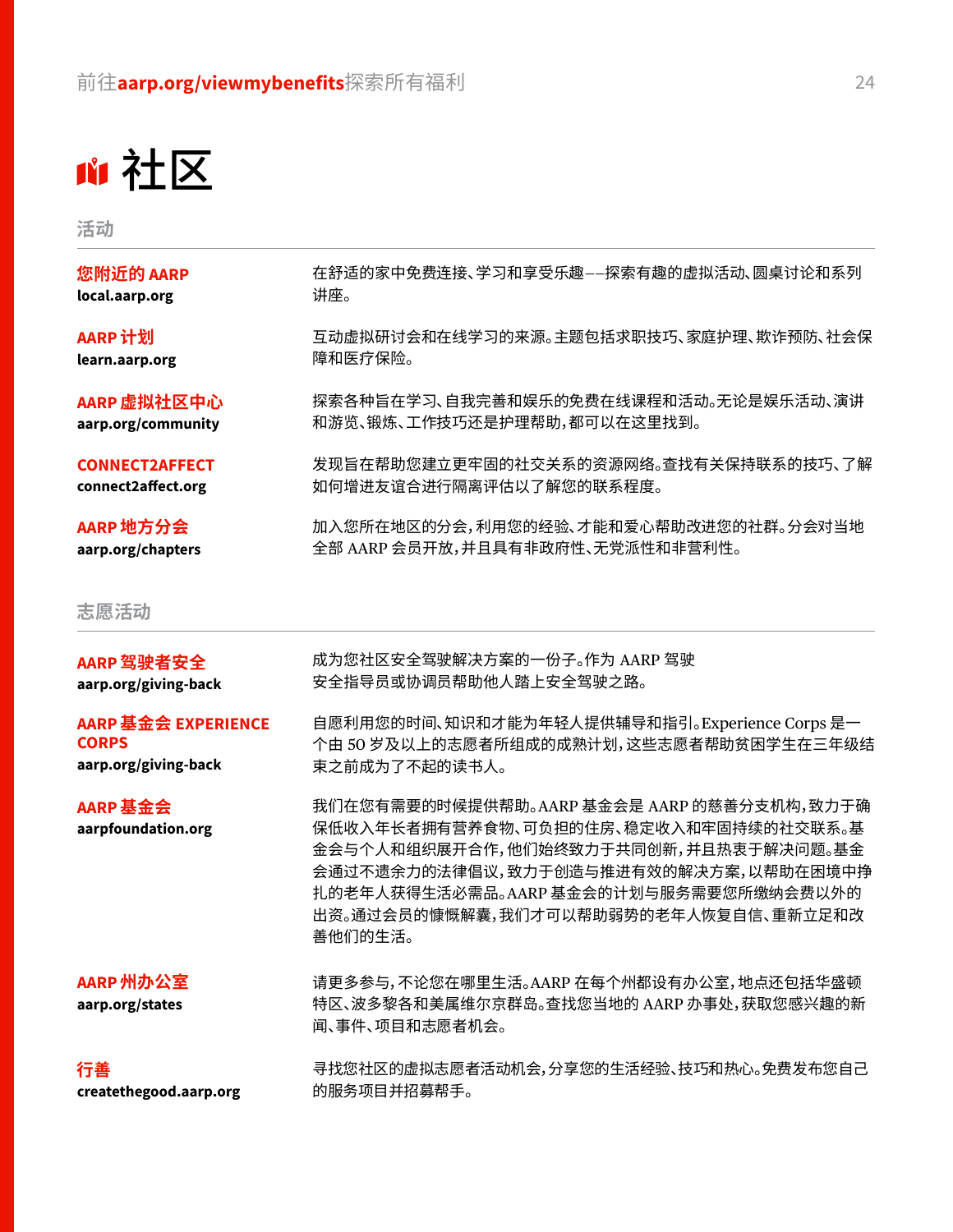

您想与 AARP 取得联系吗?您想更新自己的联系信息吗?您将您的配偶添加到您的会员账户吗?无论您有何需求,我们都 随时为您提供帮助。为更便捷服务,请在所有信函上写上您的 AARP 会员号,并且在致电 AARP 时提供您的会员号。

#### **地址变更**

如果您打算搬家,请提前六周通知我们。您可通过一些简便的方式告知我们任何未来的地址变更。

**邮寄:**如有可能,在将您的地址变更信函寄至本页面底部的地址时,请随附 *AARP The Magazine* 或 AARP Bulletin 上的邮 寄标签。

**邮局:**您可向当地邮局索取地址变更表格。这是通知我们和他人的一种简便方式。或者,您也可前往**[moversguide.usps.com](https://moversguide.usps.com)**, 把您的地址变更提交给美国邮局。

**在线:**您还可以随时前往 **[aarp.org/membership](http://aarp.org/membership)** 以更新您的地址和账户信息。

#### **会籍问询**

您对于您的会籍有疑问吗?需要补办遗失的会员卡?您未收到订阅的杂志吗? 请使用以下联系信息通过邮件、电话或电邮联系我们。

#### **会籍续约**

AARP 将在您的会籍到期前给您发送更新通知。在您的会籍到期前续约可确保一切事宜正常进行。为了您的方便,您现在 能够在线进行会籍续约。

#### **联系我们**

**[888-687-2277](tel:18886872277)(对于TTY,请拨打 711,然后拨打免费电话 877-434-7598。) AARP, 3200 East Carson Street, Lakewood, CA 90712**

本指南包含我们的隐私政策。请前往 **[aarp.org/privacy](http://aarp.org/privacy)** 以详细了解我们的隐私程序。要行使选择权或对会籍提出疑问, 请通过邮件、电话或电子邮件与我们联系。